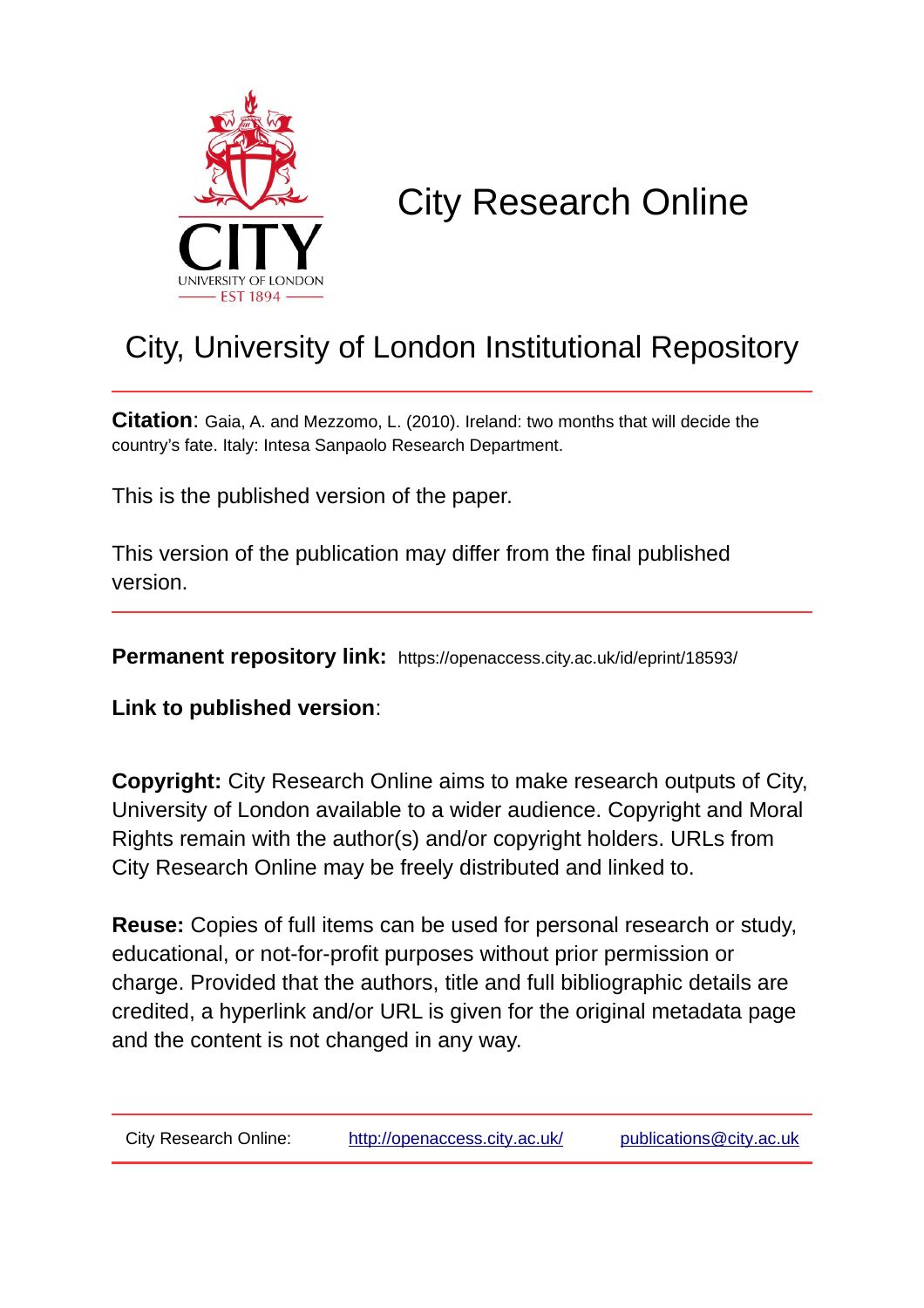# **INTESA MM SANPAOLO**

## **Weekly Economic Monitor**

### **Viewpoint**

As expected, the October ECB meeting produced no particular developments. Only after the December meeting will it be clear whether the exceptional measures are to be further extended.

#### **Ireland: two months that will decide the country's fate**

The shock revision to the 2010 deficit and debt estimates has raised serious concerns about the sustainability of Ireland's public finances. If in the next four years the country neared the deficit targets agreed with the European Union, long-term sustainability would be a joke. The drafting by mid-November of a credible package of measures delivering a break-even primary balance in a few years, without triggering an economic depression, will be very complex. But it is a challenge Ireland can no longer avoid.

#### **Forex markets**

The weak dollar continues to be the dominant (and destabilising) theme. Japanese authorities in trouble after JPY hit new highs vs. USD despite the expansionary monetary measures.

#### **The week's market movers**

Due out in the Euro area are the industrial production figures for August in France, Italy and the Euro area, which should show a gain, though more moderate than in the first seven months of the year. The inflation data in France might surprise on the downside, while the Euro area price data should confirm a rise of two-tenths to 1.8% in September, with the core CPI steady at 1%.

The coming week is packed with data and events in the United States. The price figures for September (CPI, PPI, import) should confirm stabilisation, with some indications of a reversal in the disinflationary process. Retail sales should confirm moderate growth in consumption, while household confidence should be up slightly. The trade deficit should widen again in August. The Empire should show signs of a moderate improvement in October. The FOMC's September minutes should confirm a bias towards fresh quantitative easing measures.

### 8 October 2010

**Weekly** 

Intesa Sanpaolo Research Department

Macroeconomic and Fixed Income Research

Luca Mezzomo Economist

Giovanna Mossetti Economist - USA and Japan

Paolo Mameli Economist – Euro Area

Alessio Tiberi Economist

Asmara Jamaleh Economist – Forex Market

Alessandra Gaia Research Assistant

## Priced on 08.10.2010

Please read carefully the important disclosures at the end of this publication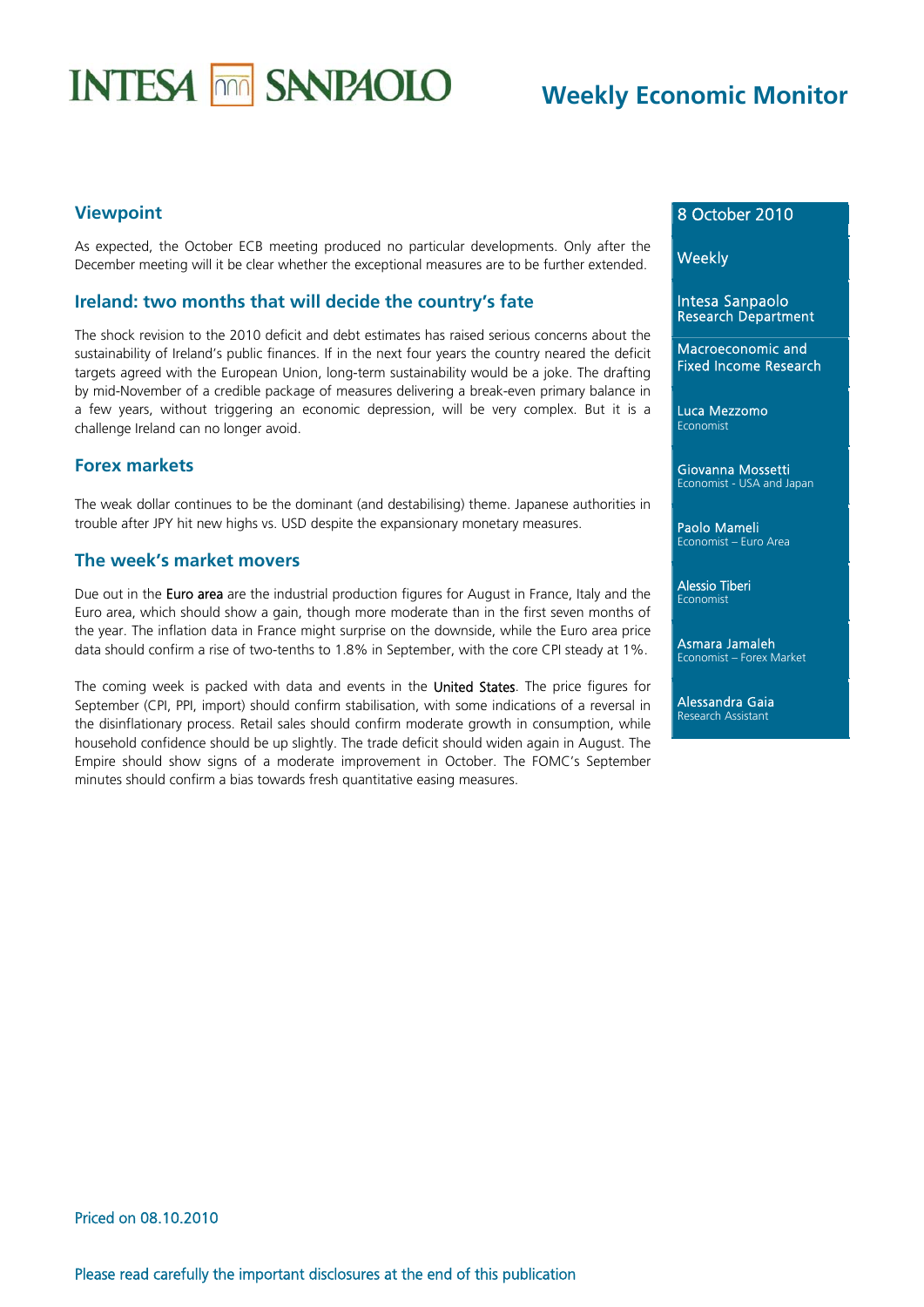## **Viewpoint**

As expected, the October ECB meeting produced no particular developments. Only after the December meeting will it be clear whether the exceptional measures are to be further extended.

- No particular news emerged from the ECB governing council meeting: official interest rates remained unchanged and were deemed "appropriate", as expected; moreover, there was no announcement regarding the unconventional measures.
- The ECB remains cautiously optimistic about the recovery: expansion will continue "at a moderate pace", thanks also to the fact that a double-dip for the global economy is not in the offing (the latest round of European macroeconomic data was again positive, notably for German industry, showing output growth of no less than 1.7% mom and orders growth of 3.4% mom in August). However, risks to the economic outlook are "slightly" tilted to the downside, mainly in the form of renewed market tensions. On inflation, the recent rise in prices (to 1.8% yoy in August) was expected and next year a fall is expected, even though risks to the outlook for price developments are "slightly" tilted to the upside.
- According to the ECB, banks must use earnings to strengthen their capital base and expand lending. Trichet construed the reduced demand for liquidity among banks at the ECB auctions (since the start of October the net destruction of liquidity has totalled EUR 79Bn as the effect of renewals falling short of maturities, which has driven up money market rates substantially) as a sign of market "normalisation", not planned by the ECB (and therefore not to be interpreted as a sign of less expansionary monetary policy) but endogenously determined by the banks. Implicitly, Trichet envisaged that the critical cases of banks requiring major cash injections should be addressed by national governments and not by the central bank.
- Trichet repeatedly voiced concern (slightly more accentuated than the usual rhetoric) over the excessive volatility of the forex market (during the press conference the EUR/USD cross topped 1.40 for the first time since February, although it later fell back). Trichet added his voice to the calls on China urging more rapid CHY appreciation.
- Despite the "hawkish" remarks heard in recent weeks from several central bankers (Stark, Weber, Nowotny, Mersch) in favour of the withdrawal of full allotment probably as early as of January 2011, Trichet said the ECB had not changed its stance from the previous month and that it remained quite cautious since it is too early to "declare victory" against the crisis. According to Trichet, the unconventional measures (by which the ECB alludes principally to full allotment) are still needed because market normalisation is under way but still has a long way to go, and no ECB member "challenges need" for unconventional measures (at least for now). In any event, Trichet confirmed that the future evolution of the exit strategy would be reviewed at year-end.
- In conclusion, Trichet partially corrected the statements made by individual members (last week Stark said that some unconventional measures expiring at year-end would not be extended), putting off any decision to the December meeting and confirming that in any case the ECB would be extremely cautious in "calibrating" the withdrawal of the stimulus measures. The rise in the Eonia following the recent auctions (it climbed to 0.88% on 30 September) has almost entirely subsided (to the current 0.44%): in our view the level of ultrashort-term rates will remain well below the refi rate as long as full allotment at the weekly auctions is maintained. Conversely, the rise in rates on longer maturities should prove more persistent, notably one-month rates (the interbank rate is currently 0.65% vs. 0.52% last week), which for now are pinned down by the retention of the exceptional auction, which is one of the unconventional measures deployed by the ECB. The withdrawal of full allotment might be gradual and involve the one/three month auctions first and only thereafter the ordinary one-week auctions.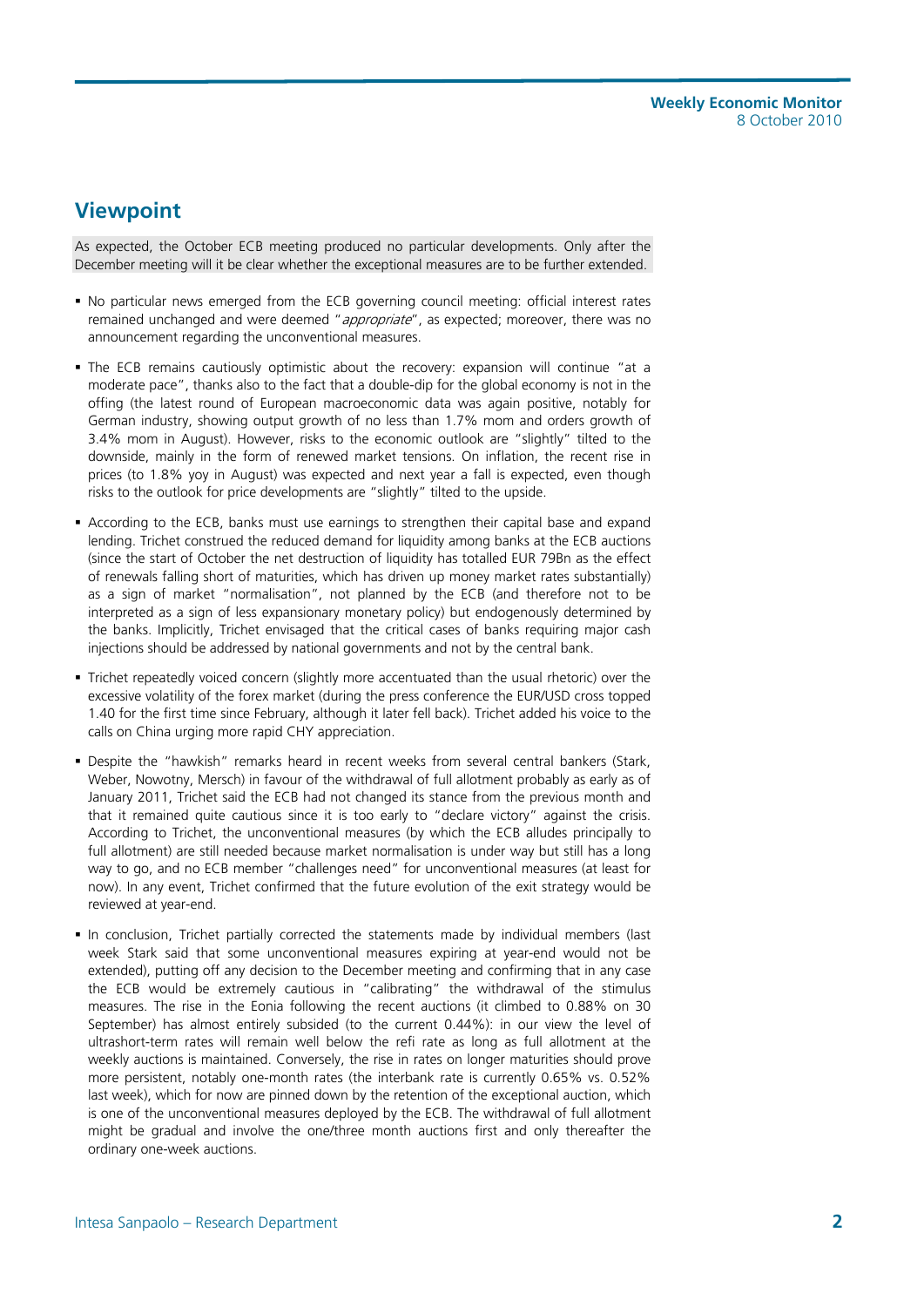## **Ireland: two months that will decide the country's fate**

The shock revision to the 2010 deficit and debt estimates has raised serious concerns about the sustainability of Ireland's public finances. If in the next four years the country neared the deficit targets agreed with the European Union, long-term sustainability would be a joke. The drafting by mid-November of a credible package of measures delivering a break-even primary balance in a few years, without triggering an economic depression, will be very complex. But it is a challenge Ireland can no longer avoid.

According to the statement made on 30 September by Irish Finance Minister Brian Lenihan, in 2010 Ireland's public deficit might reach the alarming level of 32% of GDP and the public debt 98.6%. The total cost of the bailout of the country's banks tops EUR 40Bn and might climb to EUR 50Bn in stress scenarios. The capital requirement of Anglo Irish Bank alone amounts to EUR 29.3Bn according to central bank estimates, rising to EUR 34.3Bn in a stress scenario. In the wake of the cost, deemed "exceptional", of the Irish bank bailouts, on Wednesday 6 October rating agency Fitch downgraded Ireland's debt from AA- to A+, while Moody's is also mulling a possible downgrade from the current Aa2.

The fiscal correction plan is a real challenge for the former "Celtic Tiger", in view too of the fragility of the macroeconomic situation. GDP contracted by 3.6% in 2008 and by 7.6% in 2009; the rebound in first quarter 2010 (+2.2% qoq, the first gain after eight negative quarters) did not continue in the second, which recorded a contraction of -1.2% qoq. According to Eurostat data, Ireland has an unemployment rate of 13.6%, the highest in over 15 years, and has the third-highest level of unemployment in the Euro area. The subdued trend in consumption and still stagnant foreign trade are not encouraging signs vis-à-vis the country's economic recovery. Will Ireland be able to structure a fiscal consolidation plan that is at once credible and sustainable?

#### Ireland has been in trouble before...

In his testimony to the European parliament on 28 September, Trichet, after calling on all Euro area countries to exercise the utmost vigilance in respect of fiscal policy, said with regard to Ireland that the country had shown in the past that it could rise to challenges. The ECB governor seemed to be referring to the crisis and subsequent fiscal correction implemented in the period 1987-1988. In the space of just three years, Ireland's deficit was slashed from 10.6% in 1986 to 2.6% in 1989, while the debt fell from 122% to 93% of GDP. At the same time, Ireland enjoyed years of vigorous economic growth which produced the boom of the 1990s, earning it the "Celtic Tiger" moniker. The success of the fiscal consolidation programme implemented in 1987-1988 came after numerous failures. In the first half of the 1980s, the failed attempts to turn around the public finances merely resulted in increased fiscal pressure and poor economic growth, without managing to keep the public debt under control. Underpinning the success of the measures introduced in 1987-88 were several political peculiarities: the fiscal correction came after the 1987 elections when the Fianna Fail party, despite failing to secure an absolute majority of seats, ousted the Fine Gael and Labour coalition. The minority Fianna Fail government succeeded in pressing on with the fiscal consolidation plan thanks to the support from members of the opposition. The opposition Fine Gael party applied the "Tallaght Strategy", i.e. a policy of not obstructing the economic reforms implemented by the government as long as these reforms were crucial to the nation's socio-economic well-being. Cuts were made in current spending across various sectors: in healthcare, social security and pensions. The primary balance, adjusted for the effects of the cycle, improved by 5.2% of GDP in three years, while the cuts to current primary expenditure amounted to 77%. Public transfers fell by 2.6% of GDP and public sector pay was cut by 1.5% of GDP. Public sector employment was reduced by 7% between 1986 and 1989. According to expectations at the time, the corrective measures would probably have brought about a consolidation of the public finances, Luca Mezzomo Alessandra Gaia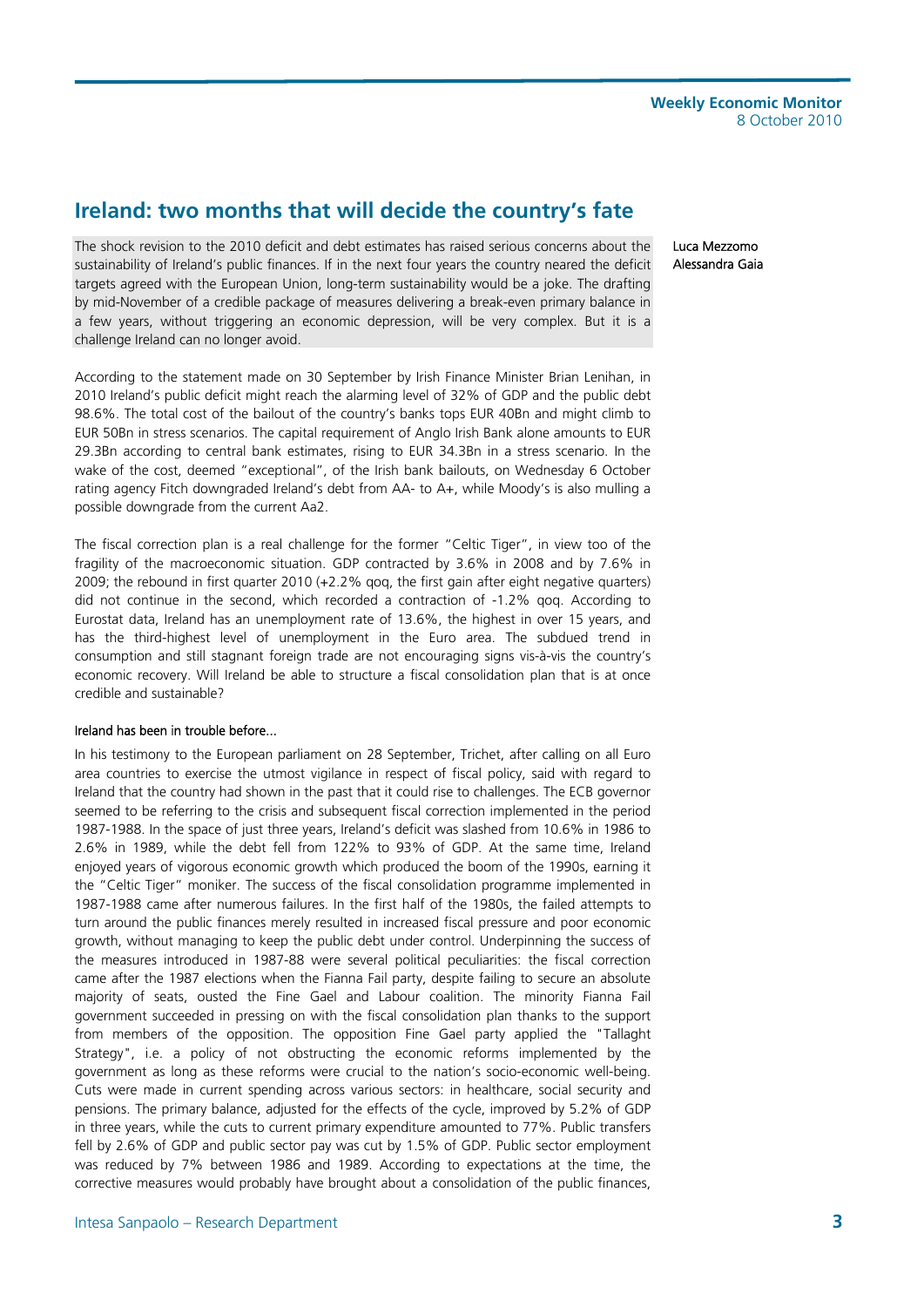followed in all likelihood by a period of economic difficulty, and would definitely not have led to a trend reversal in the Irish economy and to a period of robust growth, as actually came about.

| Fiscal correction: 1987/88 compared with 2009/2010 |                    |                    |
|----------------------------------------------------|--------------------|--------------------|
|                                                    | First quarter 1987 | First quarter 2010 |
| Governing party                                    | Fianna Fail        | Fianna Fail        |
| Number of seats of governing party                 | 81                 | 77                 |
| - Percentage of seats vs. total                    | 48.8               | 46.6               |
| Deficit (% GDP)                                    | $-9.5$             | $-32.0*$           |
| Public debt (% GDP)                                | 126.3              | 98.6*              |
| Unemployment (%)                                   | 16.5               | 12.9               |
|                                                    | 1986               | 2009               |
| GDP (annualised yoy %)                             | $+0.35$            | $-7.6$             |

Note: (\*) The data refer to 2010 according to the "Ministry statement on Banking" of 30 September 2010. Source: Oxford economic forecast. Intesa Sanpaolo calculations

#### Fiscal consolidation measures

In 2010 Ireland implemented fiscal consolidation measures totalling 2.5% of GDP; according to the EU Commission, together with the correction measures approved in 2009, the new measures would cut the 2010 deficit by no less than 4.25 percentage points. In the projections published five months ago, however, the Commission forecast that, without further measures, the 2011 deficit would remain above 12% of GDP, despite high economic growth (3.0%, vs. current estimates of 2.0-2.5%), and the structural deficit (i.e. excluding both cycle effects and one-off measures), estimated at -10.2%, would actually deteriorate vs. 2009.

The programme agreed with the European Union<sup>1</sup> was based on the assumption that "a large part of Ireland's deficit is permanent, or structural" and that the recovery in 2011-14 would be export-driven, i.e. less profitable in terms of tax receipts. For this reason it envisaged corrective measures totalling 2% of GDP per annum out to 2014, which up until several months ago was deemed sufficient to return the deficit to 3% of GDP by year-end 2014. One-third of the correction (EUR 1Bn p.a. between 2011 and 2012) would come from cuts in public investments. However, the stability programme was vague about how the correction targets would be met, and in June the Commission called on the Irish government "to set out the measures underpinning the consolidation effort". The government had put off pinpointing the measures until the next budget, although it envisaged measures on income tax, social spending, social security and tax on real estate.

| Ireland's stability plan - December 2009 update |         |            |      |      |        |        |  |  |  |  |  |  |
|-------------------------------------------------|---------|------------|------|------|--------|--------|--|--|--|--|--|--|
|                                                 | 2009    | 2010       | 2011 | 2012 | 2013   | 2014   |  |  |  |  |  |  |
| <b>Revenues</b>                                 | 34.2    | 35.2       | 35.5 | 36.3 | 36.7   | 37.1   |  |  |  |  |  |  |
| Expenditure                                     | 45.9    | 46.8       | 45.5 | 43.5 | 41.5   | 40.0   |  |  |  |  |  |  |
| - salaries                                      | 18.7    | 16.7       | 15.8 | 15.0 | 14.4   | 14.0   |  |  |  |  |  |  |
| - social spending                               | 16.3    | 17.8       | 17.3 | 16.6 | 16.1   | 15.6   |  |  |  |  |  |  |
| - capital spending                              | 4.8     | 4.5        | 3.8  | 3.8  | 3.7    | 3.6    |  |  |  |  |  |  |
| - debt interest                                 | 2.1     | 29         | 3.4  | 3.8  | 3.9    | 3.9    |  |  |  |  |  |  |
| Deficit (State)                                 | $-10.2$ | $-10.8(*)$ | -9.9 | -7.1 | $-4.8$ | $-2.8$ |  |  |  |  |  |  |

Note: (\*) the 2010 deficit is now estimated at 32% of GDP, following one-off charges for the recapitalisation of Anglo Irish Bank. The trend in 2010 tax receipts should be in line with the forecasts. The debt interest estimate, on the other hand, took no account either of the growth in the debt due to bank bailouts or of the sharp rise in risk premia that ensued. Source: Ireland – Stability Programme Update, December 2009.

-

<sup>&</sup>lt;sup>1</sup> See: Ireland – Stability Programme Update, December 2009; and Communication from the Commission to the Council: Assessment of the Action taken in response to the Council Recommendations of 2 December 2009, COM(2010) 329, 15.6.2010, pp 15ss.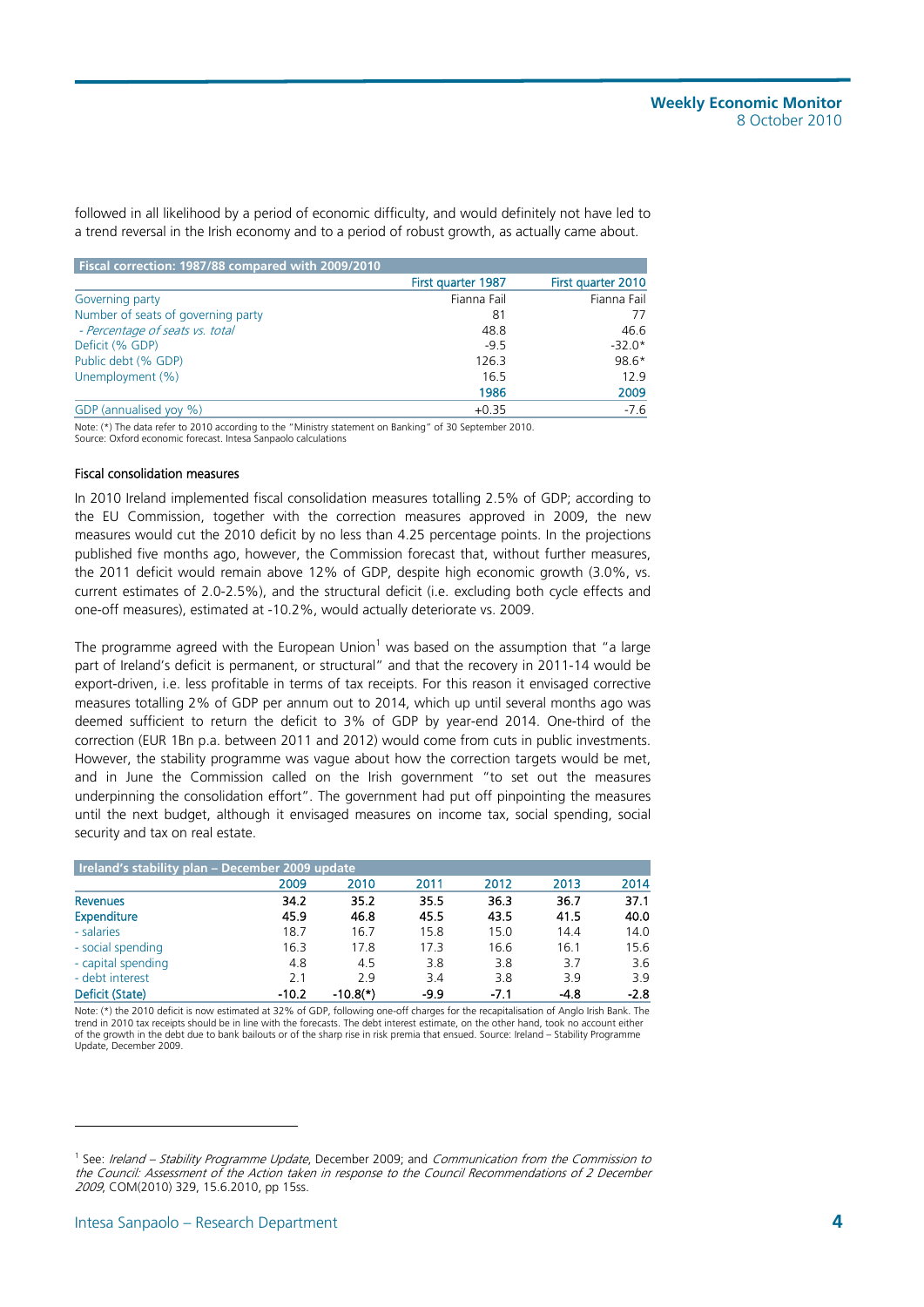According to the latest news<sup>2</sup>, however, the government is now said to be convinced of the need to achieve EUR 4Bn of savings in 2011, while the total for the following three years could rise to EUR 6-7Bn. The central bank reckons that the correction in respect of 2011 would have to be in excess of EUR 3Bn<sup>3</sup>. A four-year public finance consolidation plan will be presented early in November, followed by the 2011 budget on 7 December.



Source: Eurostat and European Commission (Sustainability Report 2009).

#### The sustainability challenge can be met, but it will transform the country's growth model

Up until a few months ago, Ireland received benign treatment from the markets on account of the positive view they took of the effectiveness of government action at other challenging times in the past, and also because they expected that, after the crisis, the country would return to the high growth rates seen in past decades. High nominal growth helps absorb the debt and facilitates deficit reduction. In reality, as early as year-end 2009 the EU Commission adopted potential growth estimates well below the average rate seen in recent decades, fluctuating between 4% and 9.5%. The outlook adopted for the long-term sustainability analysis factors in potential growth of 3.4%, steadily falling thereafter to 1.6% in 2050. A reduction in trend growth seems likely owing both to demographic factors (population ageing) and also because several hugely important drivers of the last 20 years are no longer in play: the vast increase in financial leverage and the property market boom, massive foreign direct investment, plus huge transfers from the EU (even as much as 3% of GDP) used to fund infrastructure expansion. The growth model had already deteriorated in the period 2001-2006, driven by drugged demandside growth and thus characterised by growing financial imbalances and the erosion of competitiveness<sup>4</sup>; today the economy has to confront the recovery with a stricken banking system in need of downsizing, without the prospect that lending might power growth. Secondly, the question of sustainability is compounded by the growth in the level of the debt, now standing at 98%, and by the rise in risk premia. Currently, the nominal cost of new debt is 2% for six-month bonds, rising to 4% on the two-year maturity; the cost tops 5% as of the fiveyear maturity. With a real cost of debt of 2-2.5%, Ireland would have to achieve a break-even primary balance merely to stabilise the debt/GDP ratio – which implies a correction amounting to at least 10 points of the structural balance relative to the situation expected in 2011. Lastly, the EU Commission estimates that ageing-related spending will rise from 17.5% in 2010 to 20.3% in 2030 and to 26.2% of GDP in 2050 – increases in excess of those expected for the EU average.

l

<sup>&</sup>lt;sup>2</sup> Reuters, "Ireland eyes 4 bln euros 2011 budget savings – reports", 3 October 2010.<br><sup>3</sup> Central Bank of Ireland, *Quarterly Bulletin OA* October 2010, p. 8.

 $3$  Central Bank of Ireland, *Quarterly Bulletin Q4*, October 2010, p. 8.

<sup>&</sup>lt;sup>4</sup> See: Klaus Regling and Max Watson, A Preliminary Report on the Sources of Ireland's Banking Crisis, May 2010.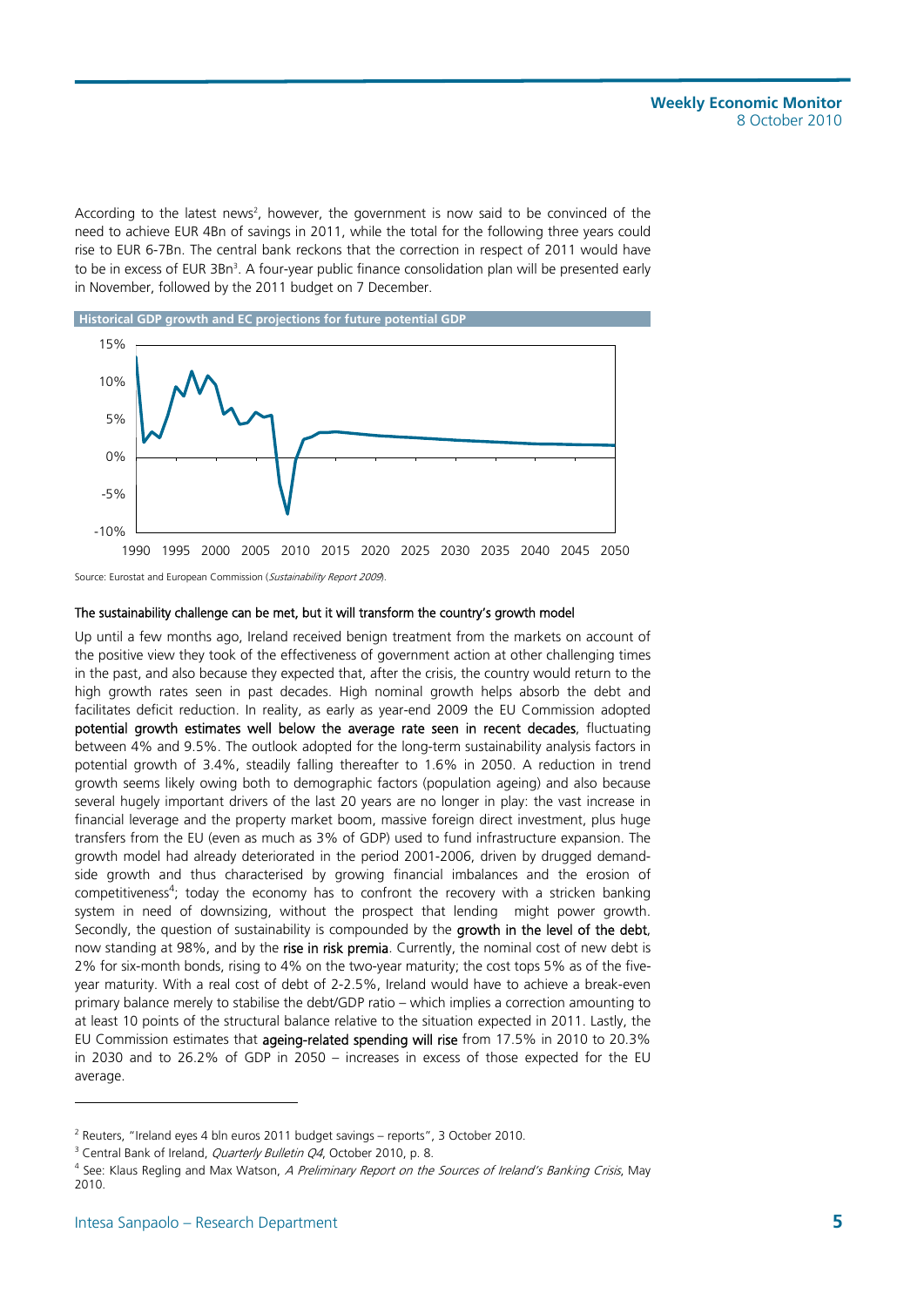If we assume that the government manages in 2014 at least to near the deficit targets agreed with the European Union, reducing the debt/GDP ratio towards 60% of GDP would be relatively easy, even assuming a sharp fall in potential growth, as in the above-mentioned EU Commission estimates. Pensions reform cutting the weight of ageing-related expenditure by two points in 2050 would be enough to avoid substantial hikes in fiscal pressure or cuts to the public spending/GDP ratio; without pensions reform, other compensatory increases in fiscal pressure and/or cuts in other spending items would obviously be required, although they would be relatively small in size given the extended time horizon. In both cases it is likely that Ireland will be forced to review its growth model and resign itself to a level of fiscal pressure more in line with the EU average.



#### The toughest challenge is the fiscal correction in the coming years

The real issue is the 2011-14 consolidation path, which will require a considerable increase in fiscal pressure (3.4 points even in the old stability programme) and swingeing spending cuts.

On the one hand, any delay in implementation would rapidly drive up the debt and interest expense, increasing the long-term fiscal pressure and primary spending cut targets; in addition, there would be an increased likelihood of extreme scenarios connected with a loss of confidence among investors.

On the other hand, diligent implementation of the plan reduces aggregate demand-side growth and produces negative retroactions on the budget results. The mix of measures in the long-term programme due in November will therefore have to be such as to ensure fiscal multipliers as far as possible below  $1 - e.g.$  by targeting the disposable income of cohorts and sectors with a high propensity to save, or taxing goods transactions where demand is inelastic.

Assuming the government manages to put together a credible package of measures, there will still be an implementation risk connected with Fianna Fail's thin parliamentary majority – even though we believe the stakes are so high that the budget would be passed. It will be recalled that the severe measures of the 1980s were passed without a robust parliamentary majority. Lastly, there is the risk that bank recapitalisation may end up close to the stress scenario estimates, which are EUR 5Bn higher in the case of Anglo Irish.

But there are not only negatives. Compared with Greece at the start of 2010, Ireland at least has the advantage of greater flexibility in terms of market access thanks to large liquidity reserves, estimated at EUR 20Bn, and therefore it is less likely that the country would be forced to activate the EU assistance mechanisms, provided November's fiscal consolidation plan stands up.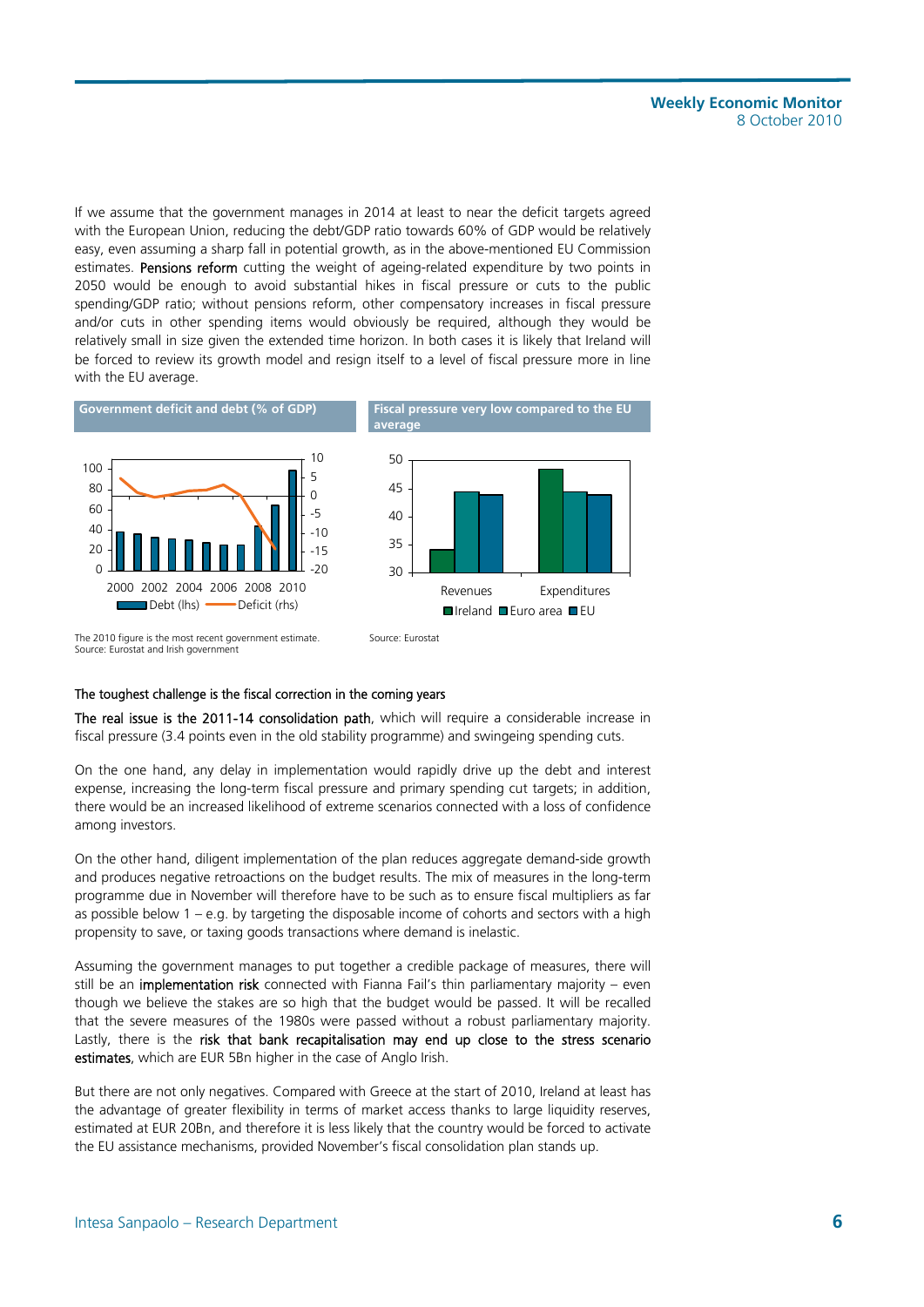## **Forex markets**

The weak dollar continues to be the dominant (and destabilising) theme. Japanese authorities in trouble after JPY hit new highs vs. USD despite the expansionary monetary measures.

Luca Mezzomo

The week was entirely dominated by the weakness of USDD, which has fallen 0.7% in effective nominal exchange rate terms since last Friday. In consequence, EUR and JPY appreciated by 1.0% and 0.6% respectively, again on the forex index. USD is 6% down on the 2009 average and JPY is a massive 12% stronger. EUR is in an unusual situation: despite its strength vs. USD, it is still 7% below 2009 average levels.

The dollar remains weak mainly on account of the signals arriving from the Federal Reserve. The case for implementing fresh quantitative easing appears to have ample support on the FOMC, while the opposition (Plosser, Hoenig, Fisher) looks somewhat isolated. Unfortunately, the possible flood of dollars – and the definite prospect of extremely accommodating monetary conditions – is destabilising the global currency system. In addition to the rise in commodity prices, the flight out of USD stimulates capital outflows towards the emerging markets, where there is a growing risk of speculative bubbles and unsustainable lending dynamics. As evidence of this, Brazil has started to discourage non-resident investments in bonds by hiking the tax on bond purchases. With such clear signals from the central bank, moreover, it would take major surprises from the macroeconomic data for interest rates and the dollar exchange rate to move up. The volatility of exchange rates will, regrettably, remain a problem for a long time to come.

JPY – The situation remains sensitive in the case of yen, which is once again trading at highs vs. USD after 14 days of virtually uninterrupted appreciation. The monetary authorities have tolerated the movement without intervening, but on Friday, with USD at 82, Finance Minister Noda said the government was watching foreign exchange movements very closely and might once again resort to "robust" measures, including fresh intervention on the forex market if necessary. Noda stressed that the action taken on 15 September was intended to "limit excessive movements" and that the aim was not to achieve a "certain level" for the currency via long-term, big-ticket measures. Note that the expansionary measures adopted by the Bank of Japan (token rate cut, quantitative easing) have not had any negative effects on JPY.





Source: calculations on Thomson Reuters data

EUR – Even though the tensions on the Eonia have subsided and the ECB has not announced an acceleration in the exit strategy, the trend in rate spreads continues to be favourable to EUR. Since there not yet any incontrovertible signs of overvaluation (as mentioned above, the effective exchange rate is weaker than in 2009), further appreciation cannot be ruled out.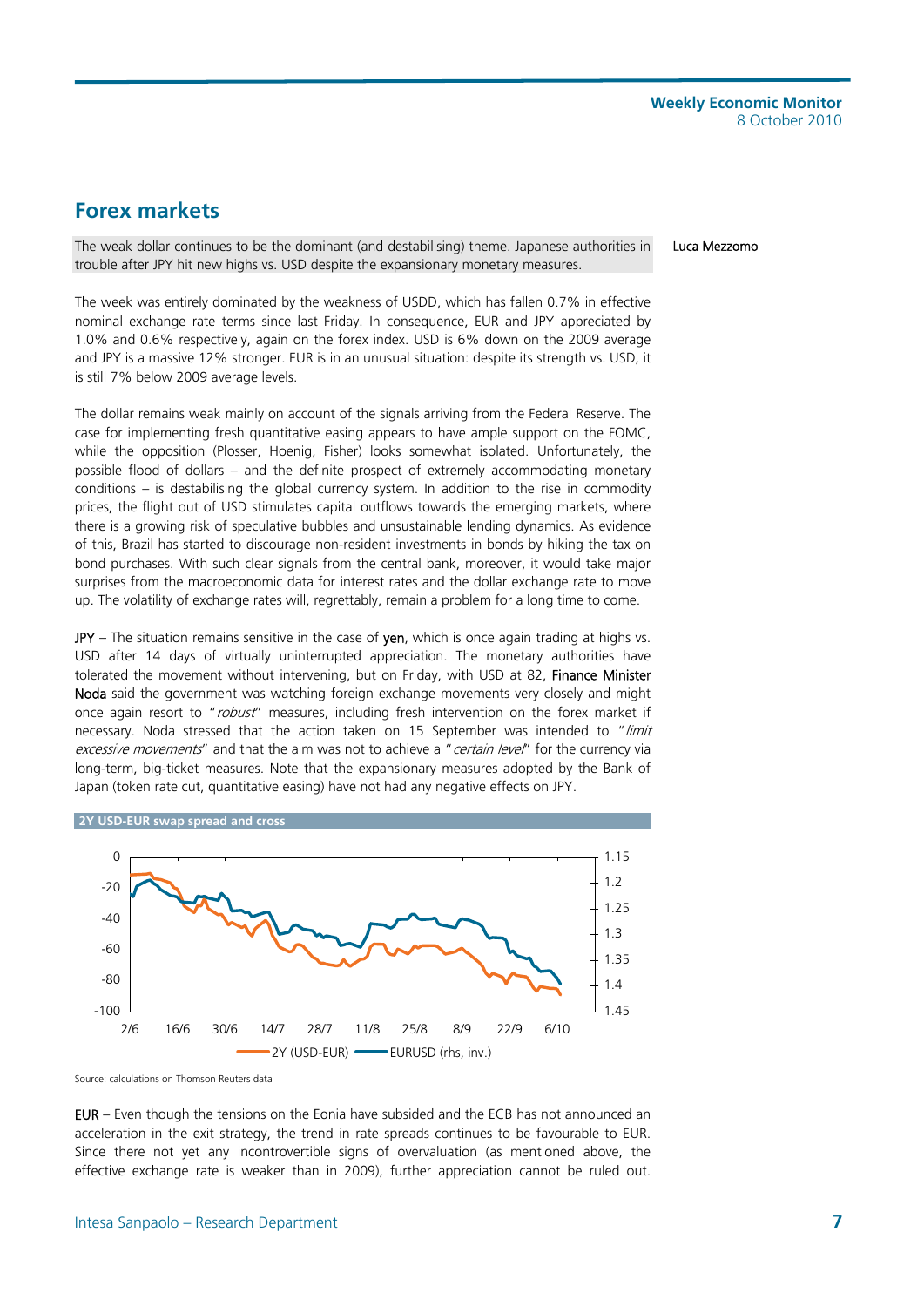Having overcome the resistances at 1.40, the limits could be 1.41 and even 1.44. Should the movement consolidate, then at the end of the month we may see the first repercussions of this appreciation on business sentiment, but it will still be too little to bet on a trend reversal. For now, the first incursion above 1.40 was followed by a limited retracement, taking it to the current level of 1.3855. The main supports are 1.3855 and 1.3797. The question of the diversification of China's currency reserves has resurfaced with official expressions of interest in the Italian market, which follow those in respect of the Greek market seen in recent weeks. The other potentially hot topic, namely the sovereign debt risk in the Euro area, is not expected to produce crucial developments until the presentation of Ireland's fiscal correction plan, scheduled for the first half of November.

GBP – Nor was there any real news from the Bank of England: rates on hold, APF unchanged. We remain negative on the medium-term outlook given the risks of a slowdown stemming from the fiscal tightening and the possibility of further monetary easing in the coming months. In the short term the cross with EUR could soon climb past 0.8800.

|                | <b>Exchange rate forecasts</b> |      |      |      |      |      | <b>Projections: chg. %</b> |         |          |                |          |           |
|----------------|--------------------------------|------|------|------|------|------|----------------------------|---------|----------|----------------|----------|-----------|
|                | 08.10.2010                     | 1m   | 3m   | 6m   | 12m  | 24m  |                            | 1m      | 3m       | 6 <sub>m</sub> | 12m      | 24m       |
| EUR/USD        | 1.3906                         | 1.40 | 1.33 | 1.27 | 1.30 | 1.35 | <b>EUR/USD</b>             | 0.7%    | $-4.4%$  | $-8.7%$        | $-6.5%$  | $-2.9%$   |
| USD/JPY        | 82.37                          | 84   | 93   | 100  | 98   | 97   | USD/JPY                    | 2.0%    | 12.4%    | 21.4%          | 19.0%    | 18.3%     |
| <b>GBP/USD</b> | 1.5870                         | 1.50 | 1.45 | 1.43 | 1.50 | 1.55 | <b>GBP/USD</b>             | $-5.5%$ | $-8.6%$  | $-9.6%$        | $-5.2%$  | $-2.3%$   |
| <b>EUR/CHF</b> | 1.3445                         | 1.33 | 1.35 | 1.40 | 1.44 | 1.45 | <b>EUR/CHF</b>             | $-1.1%$ | 0.4%     | 4.1%           | 7.1%     | 7.8%      |
| <b>EUR/SEK</b> | 9.2967                         | 9.15 | 9.30 | 9.20 | 9.00 | 8.90 | <b>EUR/SEK</b>             | $-1.6%$ | $0.0\%$  | $-1.1%$        | $-3.2%$  | $-4.3%$   |
| <b>EUR/NOK</b> | 8.0950                         | 7.90 | 7.82 | 7.60 | 7.50 | 8.00 | <b>EUR/NOK</b>             | $-2.4%$ | $-3.4%$  | $-6.1%$        | $-7.3%$  | $-1.2%$   |
| <b>EUR/DKK</b> | 7.4556                         | 7.45 | 7.45 | 7.46 | 7.46 | 7.46 | <b>EUR/DKK</b>             | $-0.1%$ | $-0.1%$  | 0.1%           | 0.1%     | 0.1%      |
| USD/CAD        | 1.0164                         | 1.03 | 0.96 | 1.00 | 1.04 | 1.12 | USD/CAD                    | 1.3%    | $-5.6%$  | $-1.7%$        | 2.3%     | 10.1%     |
| <b>AUD/USD</b> | 0.9756                         | 0.97 | 0.93 | 0.88 | 0.86 | 0.82 | <b>AUD/USD</b>             | $-0.6%$ | $-4.7%$  | $-9.8%$        | $-11.9%$ | $-16.0\%$ |
| NZD/USD        | 0.7471                         | 0.74 | 0.72 | 0.68 | 0.65 | 0.58 | NZD/USD                    | $-0.9%$ | $-3.6%$  | $-9.0%$        | $-13.0%$ | $-21.8%$  |
| <b>EUR/JPY</b> | 114.52                         | 118  | 123  | 127  | 127  | 131  | <b>EUR/JPY</b>             | 2.7%    | 7.5%     | 10.9%          | 11.3%    | 14.8%     |
| <b>EUR/GBP</b> | 0.8759                         | 0.93 | 0.92 | 0.89 | 0.86 | 0.87 | <b>EUR/GBP</b>             | 6.6%    | 4.7%     | 1.1%           | $-1.3%$  | $-0.6%$   |
| <b>EUR/CAD</b> | 1.4137                         | 1.44 | 1.28 | 1.27 | 1.35 | 1.51 | <b>EUR/CAD</b>             | 2.0%    | $-9.7\%$ | $-10.2%$       | $-4.4%$  | 6.9%      |
| <b>EUR/AUD</b> | 1.4254                         | 1.44 | 1.43 | 1.44 | 1.51 | 1.65 | EUR/AUD                    | 1.3%    | 0.4%     | 1.3%           | 6.1%     | 15.5%     |
| EUR/NZD        | 1.8605                         | 1.89 | 1.85 | 1.87 | 2.00 | 2.31 | EUR/NZD                    | 1.6%    | $-0.8%$  | 0.3%           | 7.5%     | 24.2%     |

Source: Thomson Reuters and Intesa Sanpaolo calculations Source: Thomson Reuters and Intesa Sanpaolo calculations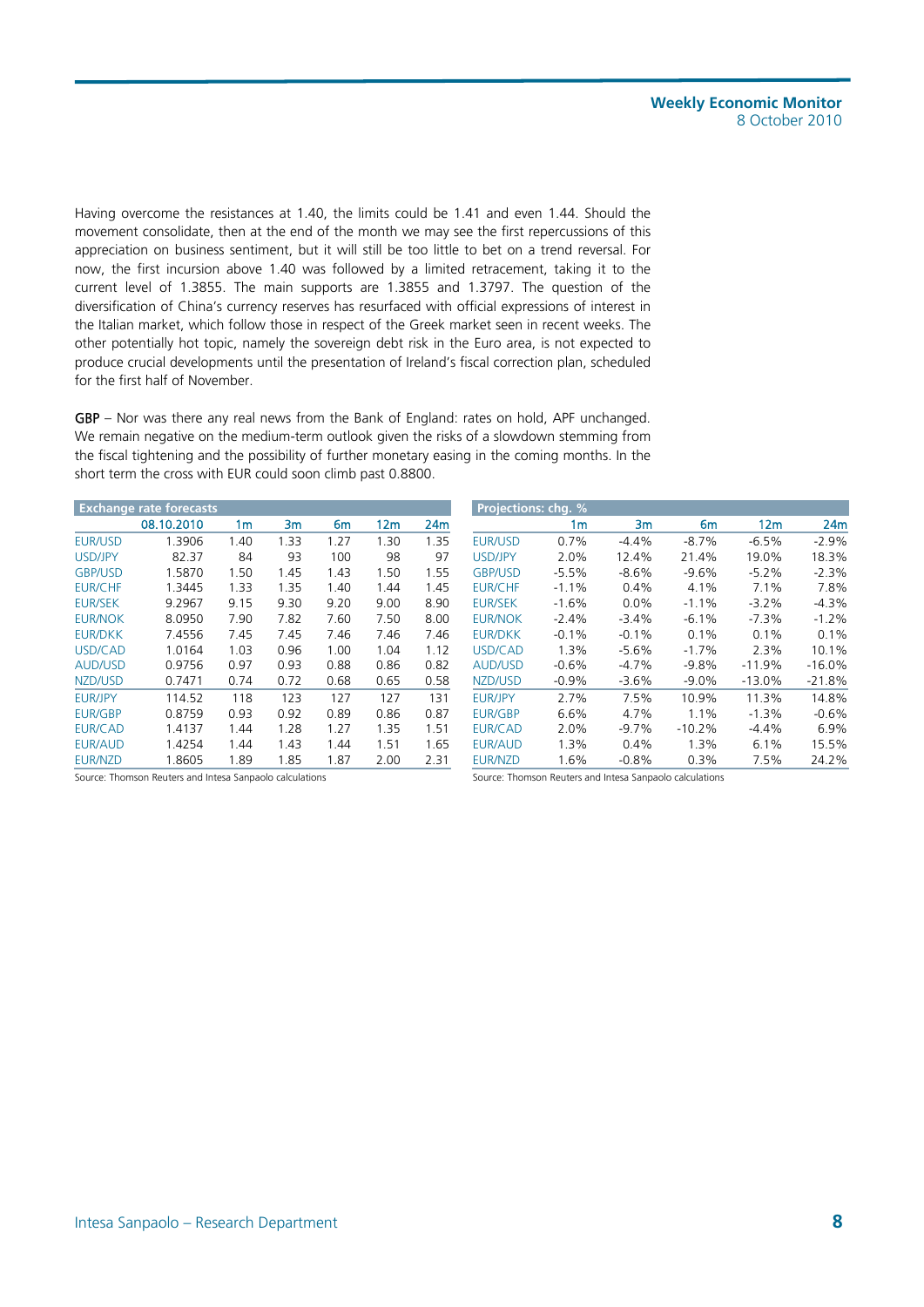## **The week's market movers**

Due out in the Euro area are the industrial production figures for August in France, Italy and the Euro area, which should show a gain, though more moderate than in the first seven months of the year. The inflation data in France might surprise on the downside, while the Euro area price data should confirm a rise of two-tenths to 1.8% in September, with the core CPI steady at 1%.

The coming week is packed with data and events in the United States. The price figures for September (CPI, PPI, import) should confirm stabilisation, with some indications of a reversal in the disinflationary process. Retail sales should confirm moderate growth in consumption, while household confidence should be up slightly. The trade deficit should widen again in August. The Empire should show signs of a moderate improvement in October. The FOMC's September minutes should confirm a bias towards fresh quantitative easing measures.

#### **Monday 11 October**

#### Euro area

- Italy. Industrial production is expected to be up 0.4% mom in August after the weak 0.1% mom posted in July. Output would thus be up in every month of 2010. Year-on-year, output would accelerate to 10.2% from 1.7% yoy (to 7% from 4.8% yoy adjusted for working days). The level of production would rise over 10% above the March 2009 lows, but would still be well short (-18%) of the pre-crisis highs. The improved sentiment among firms according to the August ISAE survey (despite dipping slightly in September) suggests further growth in output, although the fall recorded in factory orders in July signals that in any case the figure will likely not be outstanding. The cycle in industry remains expansionary, though less buoyant than in 1H10.
- **France. Industrial production** should slow to 0.4% mom in August from 0.9% mom before. The year-on-year movement would fall to 3.7% from 5.5% yoy. August might lack the contribution of transportation and coke and oil products which were crucial to industrial production growth in July. In any event, the PMI manufacturing for France, which posted gains in August and September, remains set to the bullish side, indicating that the cycle in industry remains expansionary.

#### **Tuesday 12 October**

#### United States

The Fed publishes the minutes of the September FOMC meeting. The revision to the macroeconomic forecasts should show lower inflation and growth at year-end 2010 and yearend 2011 vs. the July forecasts, plus a higher unemployment rate. The minutes reveal the wide-ranging debate on new quantitative stimulus measures, with discussion of both method and size. The September meeting featured numerous interventions by most of the committee and an assessment of the participants' views is already possible before reading the minutes; the minutes might give some indication of the conditions demanded by the dissenters/sceptics if they are to vote for a new programme. Specifically, there might be some information on flexible schemes and/or schemes contingent on the macro data, as indicated in Bullard's speech. The statement and the speeches denote a strong chance of intervention as early as November: the minutes might give indications on the conditions demanded for intervention, although the statement and recent speeches indicate that, barring a marked improvement in the data, a fresh round of quantitative easing is very likely.

#### **Wednesday 13 October**

#### Euro area

**France**. The index of consumer prices on the national measure might be down -0.1% mom in September after +0.2% mom in August. The core index is also expected to be down –0.1%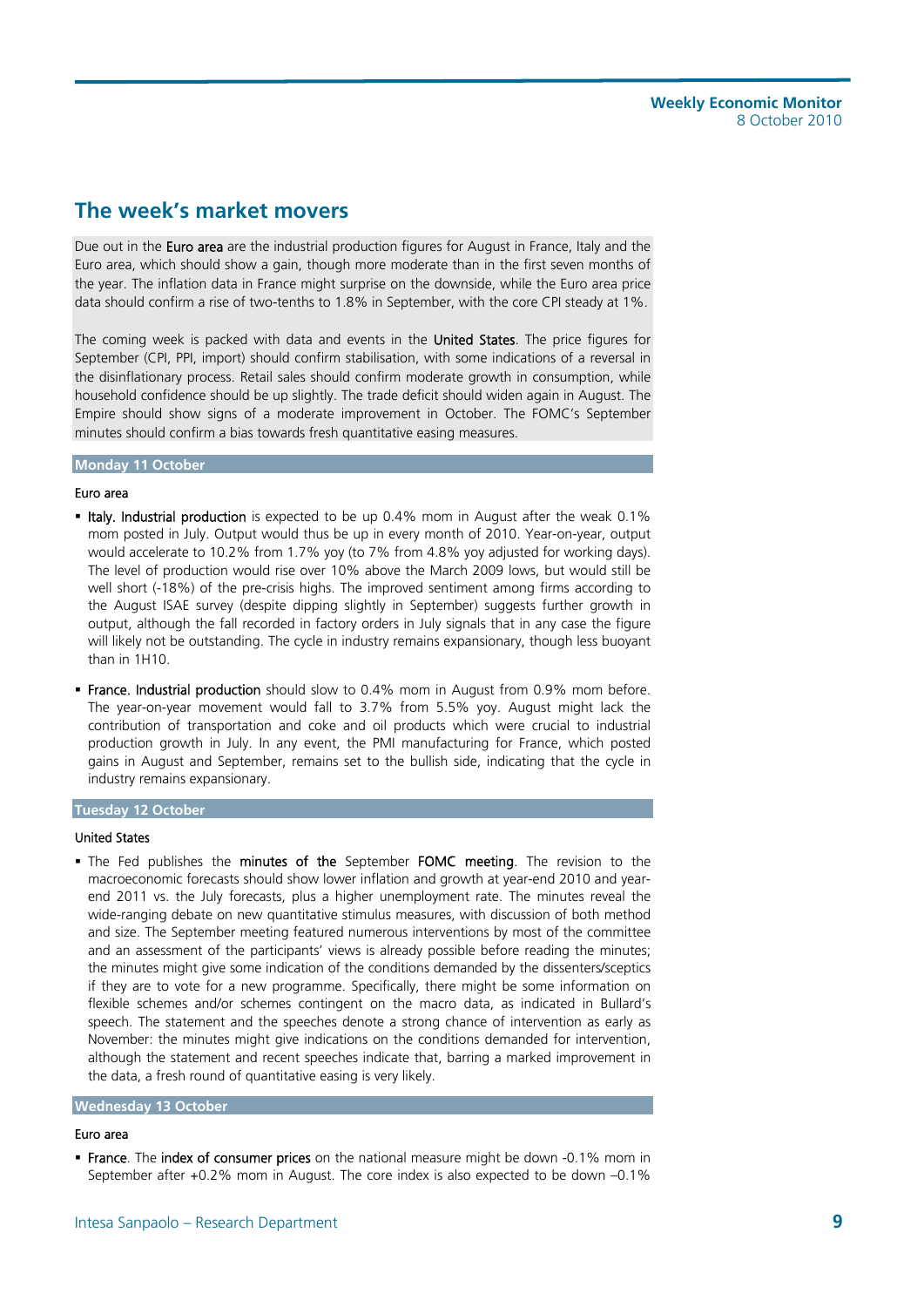mom. Energy prices should have fallen in September, while fresh food, after falling in August, might show some upward pressures. Year-on-year inflation would thus accelerate to 1.6% from 1.4% yoy in August. On the harmonised measure, consumer prices are expected to be steady in September, giving year-on-year inflation of 1.8% from 1.6% yoy before. Inflation is expected to be little changed in the coming months, remaining broadly in line with Euro area dynamic.

 Industrial production in the Euro area is expected to be up 0.9% mom in August, accelerating from the previous month. The year-on-year movement adjusted for working days would thus accelerate to 7.7% from 7.2% yoy. Output would still remain at the early 2003 levels, however. The figure was driven by robust and stronger-than-expected growth in Germany (+1.7% mom), while the dynamic should be more modest in the other major economies. In general, after two quarters of robust growth (+2.4% qoq in the first quarter, +2.5% qoq in the second), industrial production might slow to 1% qoq in 3Q10.

#### United States

**Import prices** are expected to be down -0.2% mom in September, after +0.6% mom in August. The expected fall is due to the correction in oil prices last month. Ex oil, prices are expected to be up 0.2% mom.

#### **Thursday 14 October**

#### United States

- The PPI is expected to be up 0.2% mom (3.8% yoy) in September; the core PPI should be up 0.1% mom (1.5% yoy), in line with the trend seen in recent months. Energy prices should be down after a sharp rise in August (+2.2% mom). By contrast, food prices should be up sharply (after -0.7% mom), in light of the data on import prices and agricultural commodities. Core intermediate goods prices should accelerate, lending weight to the view that the disinflation process is virtually over.
- The trade balance should show the deficit widening to USD -46Bn in August, from USD 42.8Bn in July. The data should show a correction in exports and a sharp acceleration in imports, after the growth in export and fall in imports in July. Durable goods deliveries signal a reduction in exports after the increase in July, especially in aircraft. Port activity indicates growth in imports vs. weakness in exports.

#### **Friday 15 October**

#### Euro area

**Consumer prices in the Euro area** should be confirmed at  $+0.2\%$  mom in September, as in August. Inflation would thus accelerate to 1.8% yoy from 1.6% yoy. Consumer prices ex the more volatile items would slow to 0.2% from 0.3% mom and year-on-year core inflation would remain steady at 1% yoy. Between now and year-end we expect headline inflation to be steady at 1.8% yoy, while the core CPI dynamic should be far more moderate (it might fall to 0.9% yoy).

#### United States

The CPI is expected to be up 0.2 % mom (1.2% yoy) in September, after +0.3% mom in July and August (which followed three straight contractions). The core CPI should be up 0.1% mom (0.9% yoy), after an unchanged figure in August. Petrol prices remained broadly steady in September, but the seasonal correction gives a positive contribution. Energy should be up sharply, with a fall in natural gas after hikes in the previous months. In respect of food prices, increases are on the way in import prices and the PPI: the food component should be driven up in 4Q10. With regard to other prices, housing should be steady as in August, while the volatile "lodging away from home" component should be forced down by hotels and pushed up by university accommodation fees; healthcare should continue the recent trend, rising by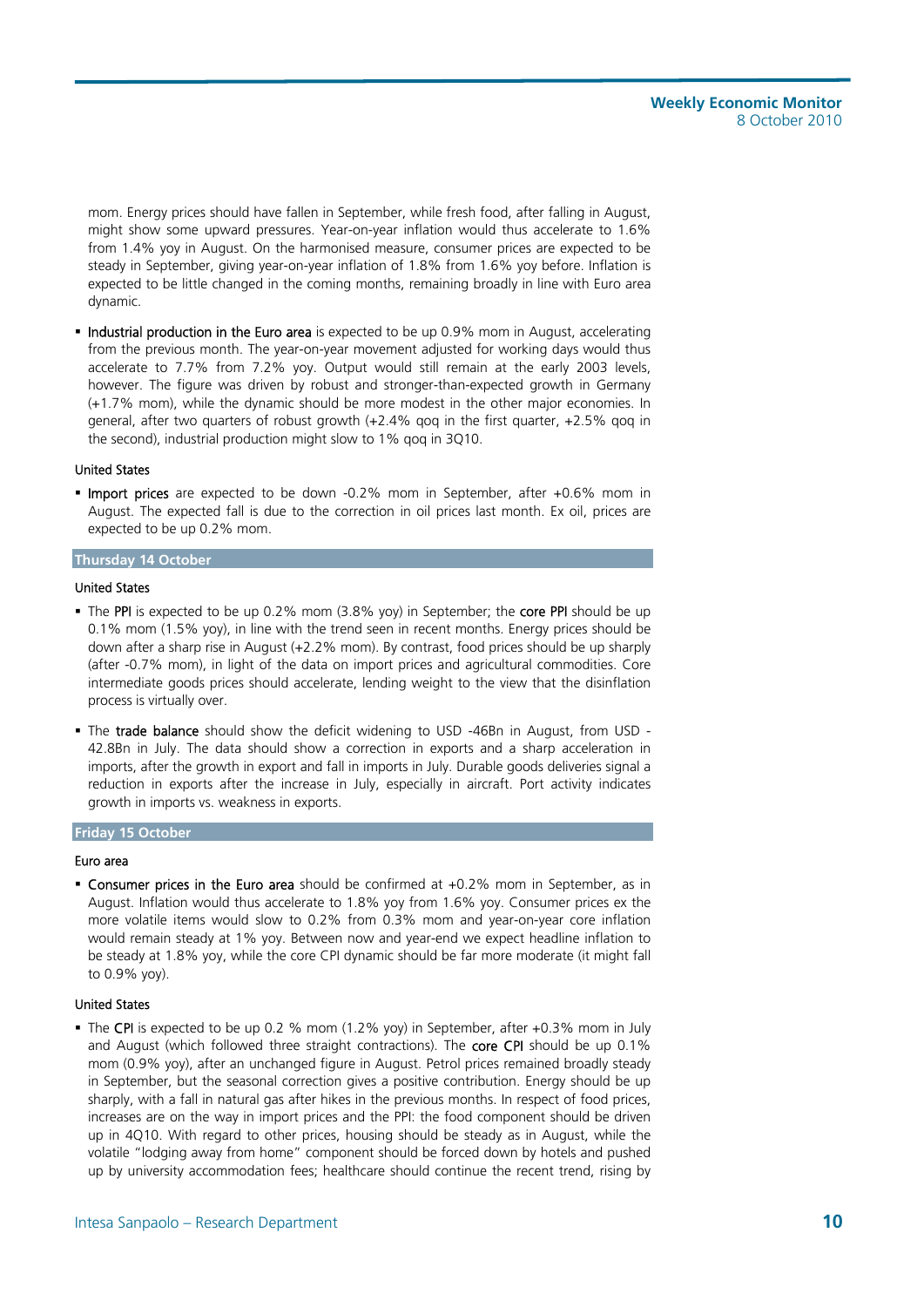0.2% mom. Upside risks come from school books, tuition fees and other controlled prices, plus autos; downward corrections might come from apparel. The message from prices is in our view one of stabilisation, but the Fed's view is one of concern and the reading of the data, despite positive monthly movements, will leave it inclined towards expansionary monetary policy action.

- **Retail sales** are expected to be up 0.5% mom in September, after +0.4% mom before. Sales ex auto should show a smaller gain (+0.4% mom), after +0.6% mom in August. Petrol should help buoy sales during the month. Auto sales were satisfactory in September at 11.7M vs. 11.5M in August and are in line with a sales growth trend under way since September 2009, after the end of the scrappage scheme. Weekly sales were weak in September, but overall the trend in disposable income is consistent with consumption growth in line the recent trend (at least until the question of unemployment benefit extensions surfaces again at the end of November).
- The NY Fed Empire index for October is expected to rise to 8 from 4.1 in September, returning close to the August level (7.1). Prices paid, orders and deliveries should be up; the labour market indications should be steady or down on August and September (around 14.5), below the level seen in the spring. Expectations six months forward might rise form 14.9 in September, but without revisiting the August levels (22.8).
- **Household confidence** as measured by the Univ. of Michigan in October (preliminary) should rise to 69 from 68.2 in the final September reading. Current conditions rose to 79.6 from 78.4, expectations to 60.9 from 59.1. Both components should be up in October. Inflation expectations need watching, since in recent months they fell to 2.2% from 2.7% on a oneyear time horizon, despite virtual stability on a five-year horizon. The Fed is placing considerable emphasis on the movement in inflation expectations to determine the price dynamic and justify possible quantitative easing.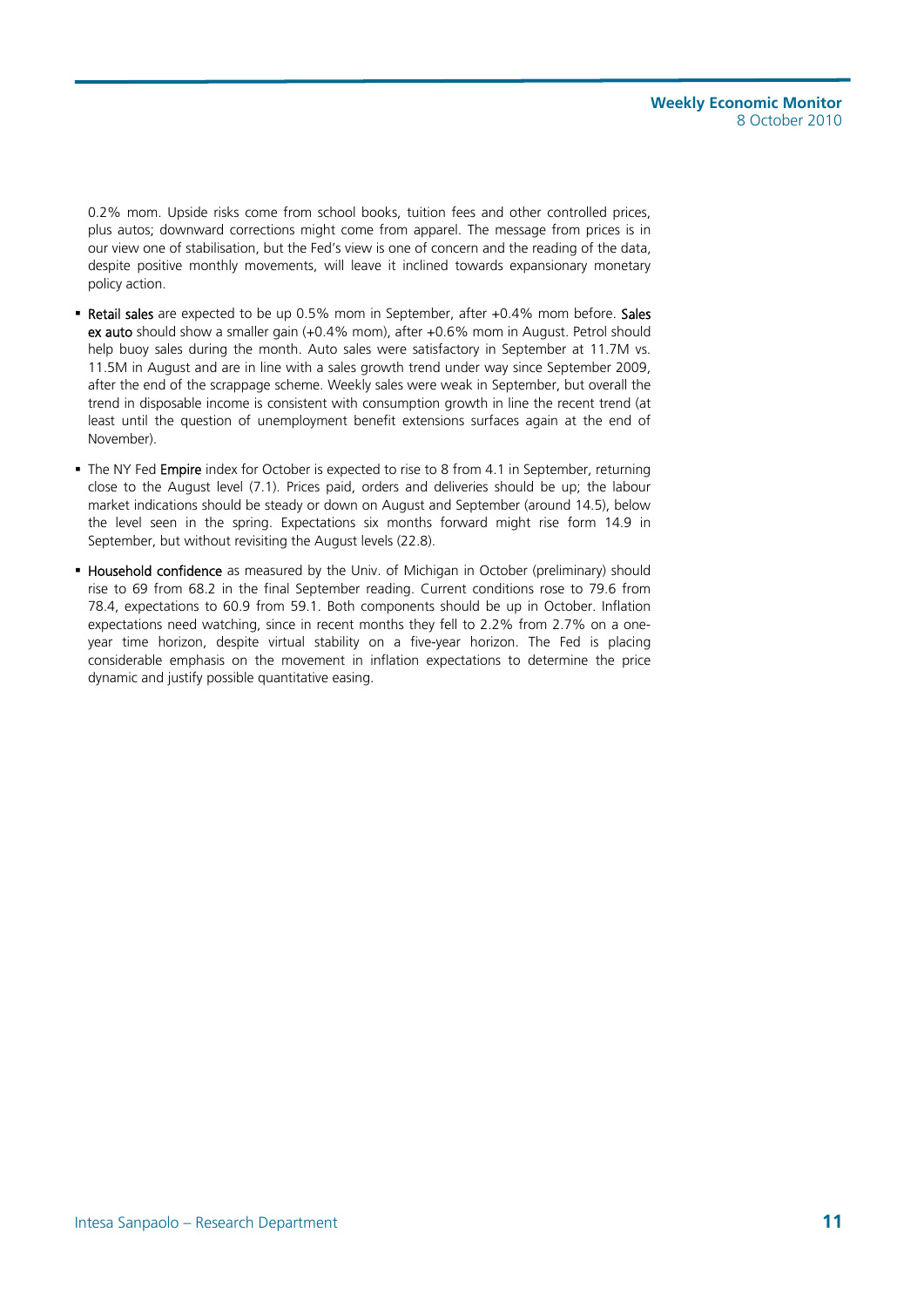## **Calendar of macroeconomic data and events**

|            |       |             |                        | Calendar of macroeconomic data (11 - 15 October) |                 |            |                     |               |           |                 |
|------------|-------|-------------|------------------------|--------------------------------------------------|-----------------|------------|---------------------|---------------|-----------|-----------------|
| Date       |       | <b>Time</b> |                        | Country Data release                             | $\star$         | Period     | <b>Previous</b>     |               | Consensus | Intesa Sanpaolo |
| <b>Mon</b> | 10/11 | 08.45       | <b>FRA</b>             | Industrial Production (MoM)                      | $\star$         | <b>AUG</b> | 0.9                 | $\%$          | 0.2       | 0.4             |
|            |       | 10.00       | <b>ITA</b>             | Industrial Production wda(YoY)                   |                 | AUG        | 4.8                 | $\%$          |           | 7.0             |
|            |       | 10.00       | ITA                    | Industrial Production sa (MoM)                   | $^\star$        | <b>AUG</b> | 0.1                 | $\%$          | $-0.3$    | 0.4             |
| Tue        | 10/12 | 07.00       | <b>JAP</b>             | Consumer Confidence Households                   |                 | SEP        | 42.4                |               |           |                 |
|            |       | 08.00       | GER                    | Consumer Price Index (YoY) (final)               |                 | <b>SEP</b> | 1.3                 | $\%$          | 1.3       | 1.3             |
|            |       | 08.00       | GER                    | Consumer Price Index (MoM) (final)               |                 | <b>SEP</b> | $-0.1$              | $\%$          | $-0.1$    | $-0.1$          |
|            |       | 08.00       | <b>GER</b>             | CPI - EU Harmonised (YoY) (final)                | $\star$         | <b>SEP</b> | 1.3                 | %             | 1.3       | 1.3             |
|            |       | 08.00       | GER                    | CPI - EU Harmonised (MoM) (final)                | $\star$         | SEP        | $-0.2$              | $\%$          | $-0.2$    | $-0.2$          |
|            |       | 10.30       | GB                     | CPI (YoY)                                        |                 | <b>SEP</b> | 3.1                 | $\%$          | 3         |                 |
|            |       | 10.30       | $\mathsf{G}\mathsf{B}$ | CPI (MoM)                                        |                 | SEP        | 0.5                 | $\%$          | 0.1       |                 |
| Wed        | 10/13 | 01.50       | <b>JAP</b>             | Machine Orders (MoM)                             |                 | AUG        | 8.8                 | $\%$          | $-3.9$    |                 |
|            |       | 07.30       | <b>FRA</b>             | CPI - EU Harmonised (YoY)                        | $\star$         | SEP        | 1.6                 | $\%$          | 2.0       | 1.8             |
|            |       | 07.30       | <b>FRA</b>             | CPI - EU Harmonised (MoM)                        | $\star$         | <b>SEP</b> | 0.2                 | $\frac{0}{0}$ | 0.2       | 0.0             |
|            |       | 10.30       | GB                     | Average Earnings                                 |                 | <b>AUG</b> | 1.5                 | $\%$          | 1.6       |                 |
|            |       | 10.30       | GB                     | Claimant Count Rate                              |                 | <b>SEP</b> | 4.5                 | $\frac{0}{0}$ | 4.5       |                 |
|            |       | 10.30       | GB                     | Jobless Claims Change                            |                 | SEP        | 2.3                 | $\mathsf k$   | 2.7       |                 |
|            |       | 11.00       | <b>EUR</b>             | Euro-Zone Ind. Prod. sa (MoM)                    | $\star$         | AUG        | 0.0                 | $\%$          | 0.7       | 0.9             |
|            |       | 14.30       | <b>USA</b>             | Import Price Index (MoM)                         |                 | SEP        | 0.6                 | $\%$          | $-0.2$    | $-0.2$          |
| Thu        | 10/14 | 09.00       | SPA                    | CPI (EU Harmonised) (MoM)                        |                 | <b>SEP</b> | 0.3                 | $\%$          |           | 0.0             |
|            |       | 14.30       | <b>USA</b>             | Trade Balance                                    |                 | AUG        | $-42.8$             | bln           | $-43.4$   | $-46.0$         |
|            |       | 14.30       | <b>USA</b>             | PPI Ex Food & Energy (MoM)                       | $\star$         | <b>SEP</b> | 0.1                 | $\frac{0}{0}$ | 0.1       | 0.2             |
|            |       | 14.30       | <b>USA</b>             | Producer Price Index (MoM)                       |                 | SEP        | 0.4                 | $\%$          | 0.2       | 0.1             |
|            |       | 14.30       | <b>USA</b>             | Initial Jobless Claims                           |                 | week       | 445                 | k             |           |                 |
| Fri        | 10/15 | 06.30       | <b>JAP</b>             | Industrial Production (MoM) (final)              |                 | AUG        | $-0.3$              | $\frac{9}{6}$ |           |                 |
|            |       | 10.00       | <b>ITA</b>             | Trade Balance Eu (Euros)                         |                 | AUG        | 1900                | mln           |           |                 |
|            |       | 10.00       | <b>ITA</b>             | Trade Balance (Total) (Euros)                    |                 | AUG        | 1750                | mln           |           |                 |
|            |       | 11.00       | <b>EUR</b>             | Euro-Zone Trade Balance sa                       |                 | AUG        | $-0.2$              | bln           |           |                 |
|            |       | 11.00       | <b>EUR</b>             | Eurostat Core MUICP YoY NSA                      |                 | SEP        | 1.0                 | $\%$          | 1.0       | 1.0             |
|            |       | 11.00       | <b>EUR</b>             | Eurostat MUICP All Items YoY NSA (final)         |                 | <b>SEP</b> |                     | $\%$          | 1.8       | 1.8             |
|            |       | 11.00       | <b>EUR</b>             | Eurostat MUICP All Items MoM NSA                 |                 | SEP        | 0.2                 | $\%$          | 0.2       | 0.2             |
|            |       | 11.00       | <b>ITA</b>             | CPI - EU Harmonized (YoY) (final)                |                 | <b>SEP</b> | 1.6                 | $\frac{0}{0}$ | 1.6       | 1.6             |
|            |       | 11.00       | <b>ITA</b>             | CPI - EU Harmonized (MoM) (final)                |                 | SEP        | 0.5                 | $\%$          | 0.5       | 0.5             |
|            |       | 11.00       | <b>ITA</b>             | CPI (NIC incl. tobacco) (YoY) (final)            |                 | <b>SEP</b> | 1.6                 | %             | 1.6       | 1.6             |
|            |       | 11.00       | ITA                    | CPI (NIC incl. tobacco) (MoM) (final)            |                 | SEP        | $-0.2$              | $\%$          | $-0.2$    | $-0.2$          |
|            |       | 14.30       | <b>USA</b>             | CPI Ex Food & Energy (YoY)                       |                 | <b>SEP</b> | 0.9                 | $\%$          | 0.9       | 0.9             |
|            |       | 14.30       | <b>USA</b>             | CPI Ex Food & Energy (MoM)                       | $\star\star$    | SEP        | $\mathsf{O}\xspace$ | $\%$          | 0.1       | 0.1             |
|            |       | 14.30       | <b>USA</b>             | Consumer Price Index (YoY)                       |                 | <b>SEP</b> | 1.1                 | $\frac{0}{0}$ | 1.2       |                 |
|            |       | 14.30       | <b>USA</b>             | Consumer Price Index (MoM)                       | $\star$         | SEP        | 0.3                 | $\%$          | 0.2       | 0.2             |
|            |       | 14.30       | <b>USA</b>             | <b>Empire Manufacturing</b>                      | $\star$         | OCT        | 4.1                 |               | 7.0       | 8               |
|            |       | 14.30       | <b>USA</b>             | Retail Sales Less Autos                          | $\star$ $\star$ | SEP        | 0.6                 | $\%$          | 0.3       | 0.5             |
|            |       | 14.30       | <b>USA</b>             | Advance Retail Sales                             | $\star\star$    | <b>SEP</b> | 0.4                 | %             | 0.4       | 0.4             |
|            |       | 15.55       | <b>USA</b>             | U. of Michigan Confidence (prelim.)              | $\star$         | OCT        | 68.2                |               | 69.0      | 69.0            |
|            |       | 16.00       | <b>USA</b>             | <b>Business Inventories</b>                      |                 | AUG        | 1.0                 | %             | 0.5       |                 |

(?) First likely date; (\*\*) very important; (\*) important

Source: Intesa Sanpaolo Research Department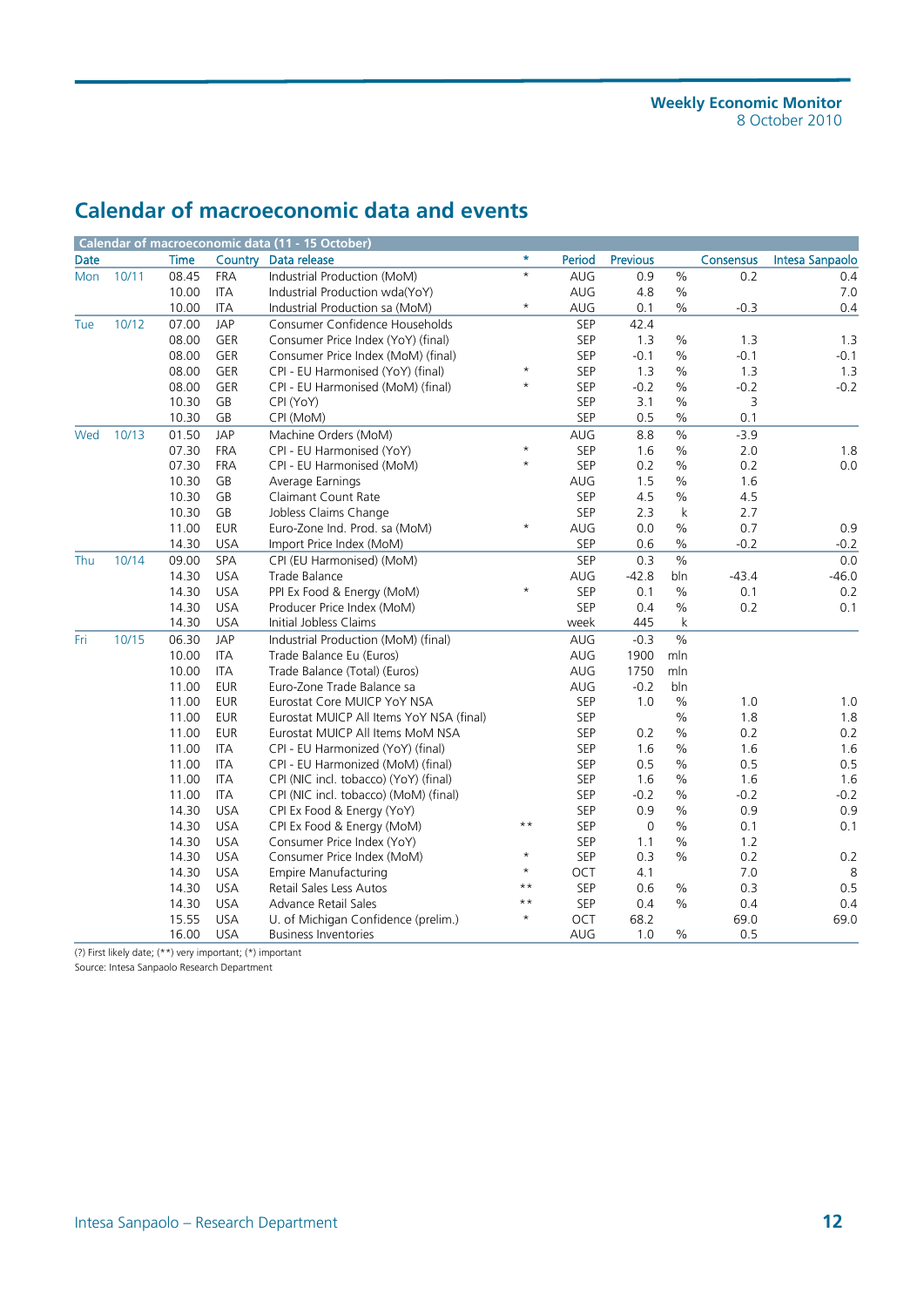#### **Weekly Economic Monitor**  8 October 2010

|      |       |       |                                                           | Calendar of macroeconomic data (18 - 22 October) |              |            |                 |               |                  |                 |
|------|-------|-------|-----------------------------------------------------------|--------------------------------------------------|--------------|------------|-----------------|---------------|------------------|-----------------|
| Date |       | Time  | Country                                                   | Data release                                     | $\star$      | Period     | <b>Previous</b> |               | <b>Consensus</b> | Intesa Sanpaolo |
| Mon  | 10/18 | 01.50 | JAP                                                       | Tertiary Industry Index (MoM)                    |              | <b>AUG</b> | 1.6             | $\frac{0}{0}$ |                  |                 |
|      |       | 15.00 | <b>USA</b>                                                | Net Long-term TIC Flows                          |              | <b>AUG</b> | 61.2            | bln           |                  |                 |
|      |       | 15.15 | <b>USA</b>                                                | Capacity Utilization                             |              | <b>SEP</b> | 74.7            | $\%$          |                  |                 |
|      |       | 15.15 | <b>USA</b>                                                | Industrial Production                            |              | <b>SEP</b> | 0.2             | $\%$          |                  |                 |
|      |       | 16.00 | <b>USA</b>                                                | NAHB Housing Market Index                        |              | <b>OCT</b> | 13              |               |                  |                 |
| Tue  | 10/19 | 11.00 | <b>GER</b>                                                | ZEW Survey (Econ. Sentiment)                     | $***$        | <b>OCT</b> | $-4.3$          |               |                  |                 |
|      |       | 11.00 | GER                                                       | Zew Survey (Current Situation)                   |              | <b>OCT</b> | 59.9            |               |                  |                 |
|      |       | 14.30 | <b>USA</b>                                                | <b>Building Permits</b>                          |              | <b>SEP</b> | 569             | k             |                  |                 |
|      |       | 14.30 | <b>USA</b>                                                | <b>Housing Starts</b>                            | $\star$      | <b>SEP</b> | 598             | k             |                  |                 |
| Wed  | 10/20 | 07.00 | JAP                                                       | Leading Index CI (final)                         |              | AUG        | 99.1            |               |                  |                 |
|      |       | 08.00 | <b>GER</b>                                                | PPI (YoY)                                        |              | <b>SEP</b> | 3.2             | $\%$          |                  |                 |
|      |       | 08.00 | <b>GER</b>                                                | PPI (MoM)                                        |              | <b>SEP</b> | 0.0             | $\frac{0}{0}$ |                  |                 |
|      |       | 10.00 | <b>ITA</b>                                                | Industrial Sales n.s.a. (YoY)                    |              | <b>AUG</b> | 8.9             | $\frac{0}{0}$ |                  |                 |
|      |       | 10.00 | <b>ITA</b>                                                | Industrial Sales s.a. (MoM)                      |              | <b>AUG</b> | $-2.7$          | $\frac{0}{0}$ |                  |                 |
|      |       | 10.00 | <b>ITA</b>                                                | Industrial Orders n.s.a. (YoY)                   |              | <b>AUG</b> | 0.7             | $\%$          |                  |                 |
|      |       | 10.00 | <b>ITA</b>                                                | Industrial Orders s.a. (MoM)                     |              | <b>AUG</b> | $-3.0$          | $\%$          |                  |                 |
| Thu  | 10/21 | 06.30 | JAP                                                       | All Industry Activity Index (MoM)                | $^\star$     | <b>AUG</b> | 1.0             | $\%$          |                  |                 |
|      |       | 08.45 | <b>FRA</b>                                                | <b>Business Confidence Indicator</b>             | $^\star$     | OCT        | 98              |               |                  |                 |
|      |       | 10.30 | GB                                                        | Retail Sales (YoY)                               |              | <b>SEP</b> | 0.4             | $\%$          |                  |                 |
|      |       | 10.30 | GB                                                        | Retail Sales (MoM)                               |              | <b>SEP</b> | $-0.5$          | $\%$          |                  |                 |
|      |       | 14.30 | <b>USA</b>                                                | Initial Jobless Claims                           |              | week       |                 |               |                  |                 |
|      |       | 16.00 | <b>EUR</b>                                                | Euro-Zone Consumer Confidence (flash)            | $\star$      | <b>OCT</b> | $-11$           |               |                  |                 |
|      |       | 16.00 | <b>USA</b>                                                | Leading Indicators                               |              | <b>SEP</b> | 0.3             | $\%$          |                  |                 |
|      |       | 16.00 | <b>USA</b>                                                | Philadelphia Fed.                                | $\star$      | OCT        | $-0.7$          |               |                  |                 |
| Fri  | 10/22 | 10.00 | <b>GER</b>                                                | <b>IFO - Business Climate</b>                    | $\star\star$ | <b>OCT</b> | 106.8           |               |                  |                 |
|      |       | 10.00 | <b>GER</b>                                                | IFO - Expectations                               |              | <b>OCT</b> | 103.9           |               |                  |                 |
|      |       | 10.00 | <b>GER</b>                                                | IFO - Current Assessment                         |              | <b>OCT</b> | 109.7           |               |                  |                 |
|      |       | 10.00 | ITA                                                       | Retail Sales (YoY)                               |              | AUG        | 1.7             | $\%$          |                  |                 |
|      |       | 15.00 | <b>BEL</b>                                                | Business Confidence Level. Sa                    | $^\star$     | OCT        | $-3.4$          |               |                  |                 |
|      |       |       | (?) First likely date; (**) very important; (*) important |                                                  |              |            |                 |               |                  |                 |

Source: Intesa Sanpaolo Research Department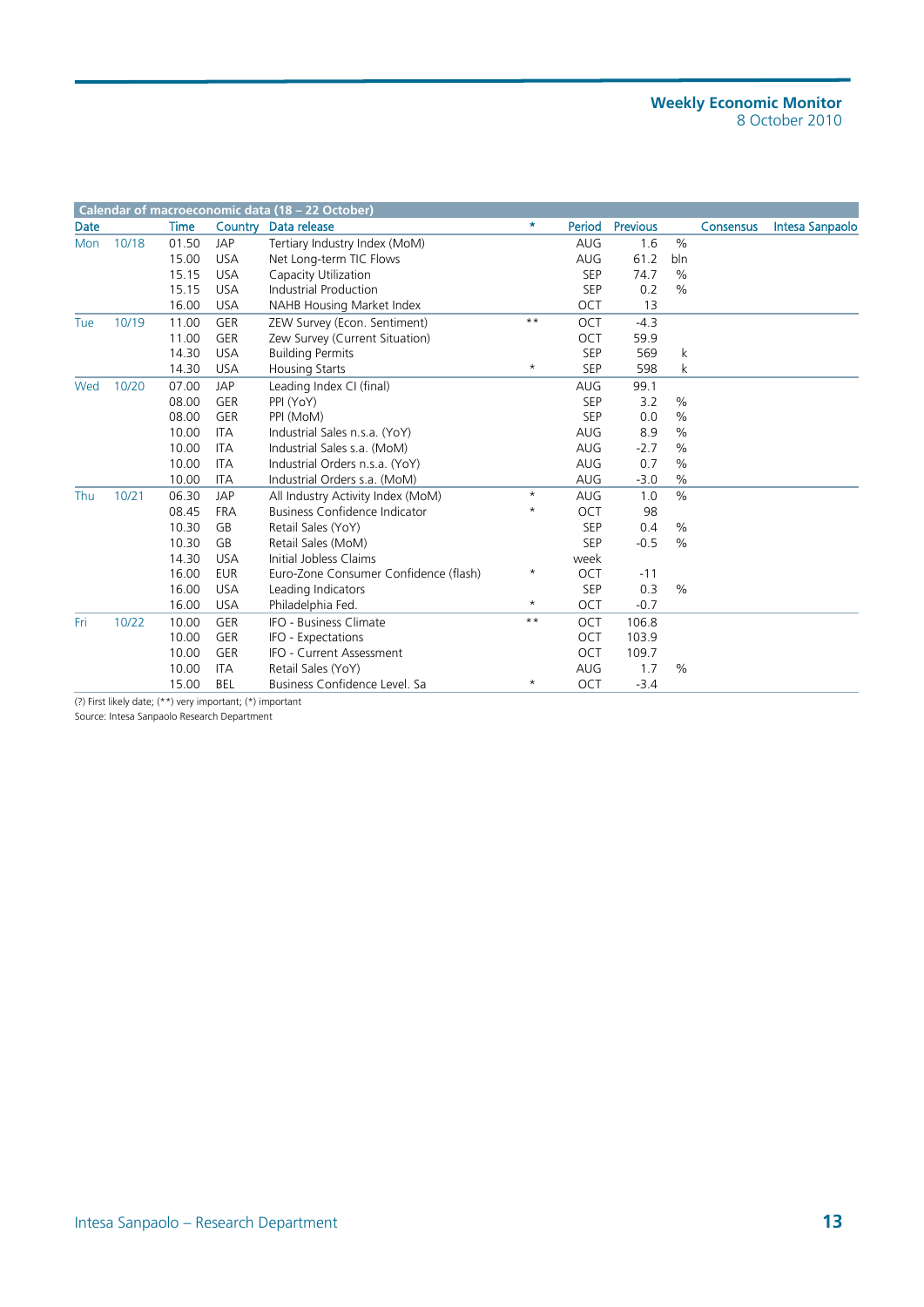|             |                 |             | Calendar of events (11 - 15 October) |    |                                                            |
|-------------|-----------------|-------------|--------------------------------------|----|------------------------------------------------------------|
| <b>Date</b> |                 | <b>Time</b> | Country                              | *. | Event                                                      |
|             | Mon 10/11 01:00 |             | GB                                   |    | BOE's King to Speak in Washington                          |
|             |                 | 01:00       | GB                                   |    | BOE's Tucker Speaks in Washington                          |
|             |                 | 14:00       | <b>USA</b>                           |    | Fed's Dudley to Speak at IIB Event in Washington           |
|             |                 | 18:00       | <b>EUR</b>                           |    | * ECB's Trichet Speaking in Washington                     |
|             |                 | 20:45       | <b>USA</b>                           |    | Fed's Yellen Speaks on Fed Challenges in Denver            |
| Tue         | 10/12 10:30     |             | GB                                   |    | BOE's Miles Speaks in Dublin                               |
|             |                 | 17:45       | <b>USA</b>                           |    | Fed's Hoenig to Speak at NABE in Denver on U.S. Economy    |
|             |                 | 18:20       | <b>EUR</b>                           |    | * ECB's Trichet Speaking in New York                       |
|             |                 | 20:00       | <b>USA</b>                           |    | * Fed Releases Minutes from Sept. 21 FOMC Meeting          |
|             | Wed 10/13 10:10 |             | <b>USA</b>                           |    | * Bernanke Discusses Business Innovation in Pittsburgh     |
|             |                 | 11:00       | <b>ITA</b>                           |    | Bank of Italy Releases August Public Finance Supplement    |
|             |                 | 19:40       | GB                                   |    | BOE's Sentance Speaks in London                            |
| Thu         | 10/14 10:00     |             | <b>EUR</b>                           |    | ECB Publishes Oct. Monthly Report                          |
|             |                 | 12:00       | <b>GER</b>                           |    | ECB's Weber Speaks on Fiscal Policy Challenges, Berlin     |
|             |                 | 12:30       | <b>EUR</b>                           |    | ECB's Mersch Speaking in London                            |
|             |                 | 17:00       | JAP                                  |    | Bank of Japan to Hold Quarterly Branch Managers' Meeting   |
|             |                 | 23:00       | <b>USA</b>                           |    | Fed's Kocherlakota Speaks in Bloomington, Minnesota        |
| Fri         |                 | 10/15 01:00 | GB                                   |    | BOE's Fisher Speech Released                               |
|             |                 | 08:00       | <b>JAP</b>                           |    | BOJ Governor Shirakawa to Speak in Tokyo                   |
|             |                 | 10:45       | <b>EUR</b>                           |    | ECB's Stark Speaking in Stuttgart                          |
|             |                 | 11:00       | <b>ITA</b>                           |    | Bank of Italy Releases the Quarterly Economic Bulletin     |
|             |                 | 14:15       | <b>USA</b>                           |    | * Bernanke Speaks at Boston Fed Conference                 |
|             |                 | 15:15       | <b>USA</b>                           |    | Fed's Lockhart Speaks on U.S. Economic Outlook in Atlanta  |
|             |                 | 17:30       | <b>USA</b>                           |    | San Francisco Fed's John Williams at Boston Fed Conference |
|             |                 | 18:30       | <b>USA</b>                           |    | Former Fed Vice Chairman Kohn Speaks on Economy            |
| Sat         |                 | 10/16 13:00 | <b>EUR</b>                           |    | * ECB's Trichet Speaking in Marrakech                      |
|             |                 | 14:15       | <b>USA</b>                           |    | Fed's Rosengren Speaks at Boston Fed Conference            |
|             |                 | 4.1.3       |                                      |    |                                                            |

(\*\*) very important; (\*) important

Source: Intesa Sanpaolo Research Department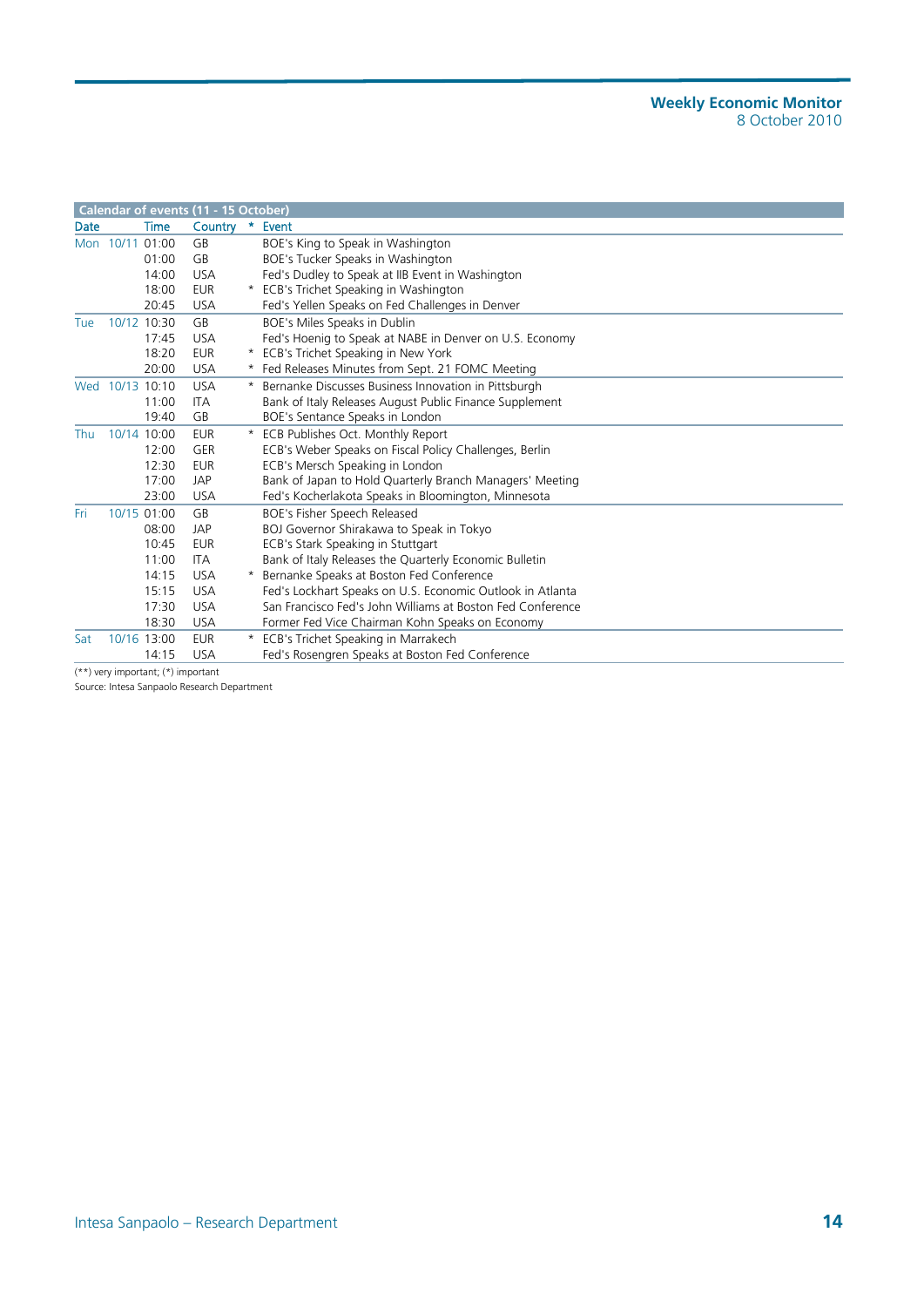## **United States**



10/05 10/06 10/07 10/08 10/09 10/10



#### **Nonfarm payrolls & jobless claims ('000)** New orders – y/y % change



 $\Box$  NFP, change (lhs)  $\rightarrow$  Claims (rhs - reverse)

-1000

-500

0

500

Source: EcoWin Source: EcoWin Source: EcoWin Source: EcoWin Source: EcoWin

| Forecast Table                  |         |        |        |        |         |        |        |        |        |        |        |
|---------------------------------|---------|--------|--------|--------|---------|--------|--------|--------|--------|--------|--------|
|                                 |         |        |        | 2009   |         | 2010   |        |        |        | 2011   |        |
|                                 | 2009    | 2010   | 2011   | 4      |         | 2      | 3      | 4      |        | 2      | з      |
| GDP (1996 US\$, y/y)            | $-2.6$  | 2.8    | 2.5    | 0.2    | 2.4     | 3.0    | 3.2    | 2.5    | 2.2    | 2.4    | 2.6    |
| g/g annual rate                 |         |        |        | 5.0    | 3.7     | 1.7    | 2.3    | 2.2    | 2.5    | 2.7    | 3.0    |
| Private consumption             | $-1.2$  | 1.6    | 2.3    | 0.9    | 1.9     | 2.2    | 1.9    | 2.4    | 2.4    | 2.4    | 2.4    |
| Fixed investment - nonresid.    | $-17.1$ | 5.0    | 8.6    | $-1.4$ | 7.8     | 17.2   | 3.9    | 7.7    | 8.5    | 9.0    | 9.5    |
| Fixed investment - residential  | $-22.9$ | 0.5    | 4.0    | $-0.8$ | $-12.3$ | 25.6   | $-4.4$ | 4.5    | 3.5    | 3.5    | 4.0    |
| Government consumption          | 16      | 0.6    | 0.1    | $-1.4$ | $-1.6$  | 3.9    | 0.2    | $-0.9$ | $-0.3$ | $-0.1$ | 0.3    |
| <b>Export</b>                   | $-9.5$  | 11.9   | 9.2    | 24.4   | 11.4    | 9.1    | 9.7    | 5.1    | 9.7    | 10.8   | 10.6   |
| Import                          | $-13.8$ | 12.3   | 7.0    | 4.9    | 11.2    | 33.5   | 5.3    | 3.3    | 6.1    | 5.9    | 6.5    |
| Stockbuilding (% contr. to GDP) | $-0.6$  | 1.4    | $-0.1$ | 0.7    | 0.6     | 0.2    | 0.1    | $-0.1$ | $-0.1$ | $-0.1$ | 0.0    |
| Current account (% of GDP)      | $-2.7$  | $-3.2$ | $-3.5$ | $-2.9$ | $-3.1$  | $-3.3$ | $-3.3$ | $-3.3$ | $-3.3$ | $-3.5$ | $-3.6$ |
| Federal Deficit (% of GDP)      | $-9.5$  | $-9.8$ | $-9.1$ |        |         |        |        |        |        |        |        |
| Gov. Debt (% of GDP)            | 84.4    | 92.7   | 98.6   |        |         |        |        |        |        |        |        |
| CPI(y/y)                        | $-0.3$  | 1.6    | 1.7    | 1.5    | 2.4     | 1.8    | 1.3    | 0.9    | 0.8    | 1.5    | 2.0    |
| Industrial production           | $-9.3$  | 5.3    | 3.8    | 6.9    | 7.1     | 6.5    | 4.5    | 2.8    | 2.8    | 3.2    | 4.8    |
| Unemployment (%)                | 9.3     | 9.7    | 9.3    | 10.0   | 9.7     | 9.7    | 9.6    | 9.7    | 9.7    | 9.5    | 9.2    |

Note: Percentage annualised growth rates over previous period. if not otherwise specified.

Source: EcoWin. Intesa Sanpaolo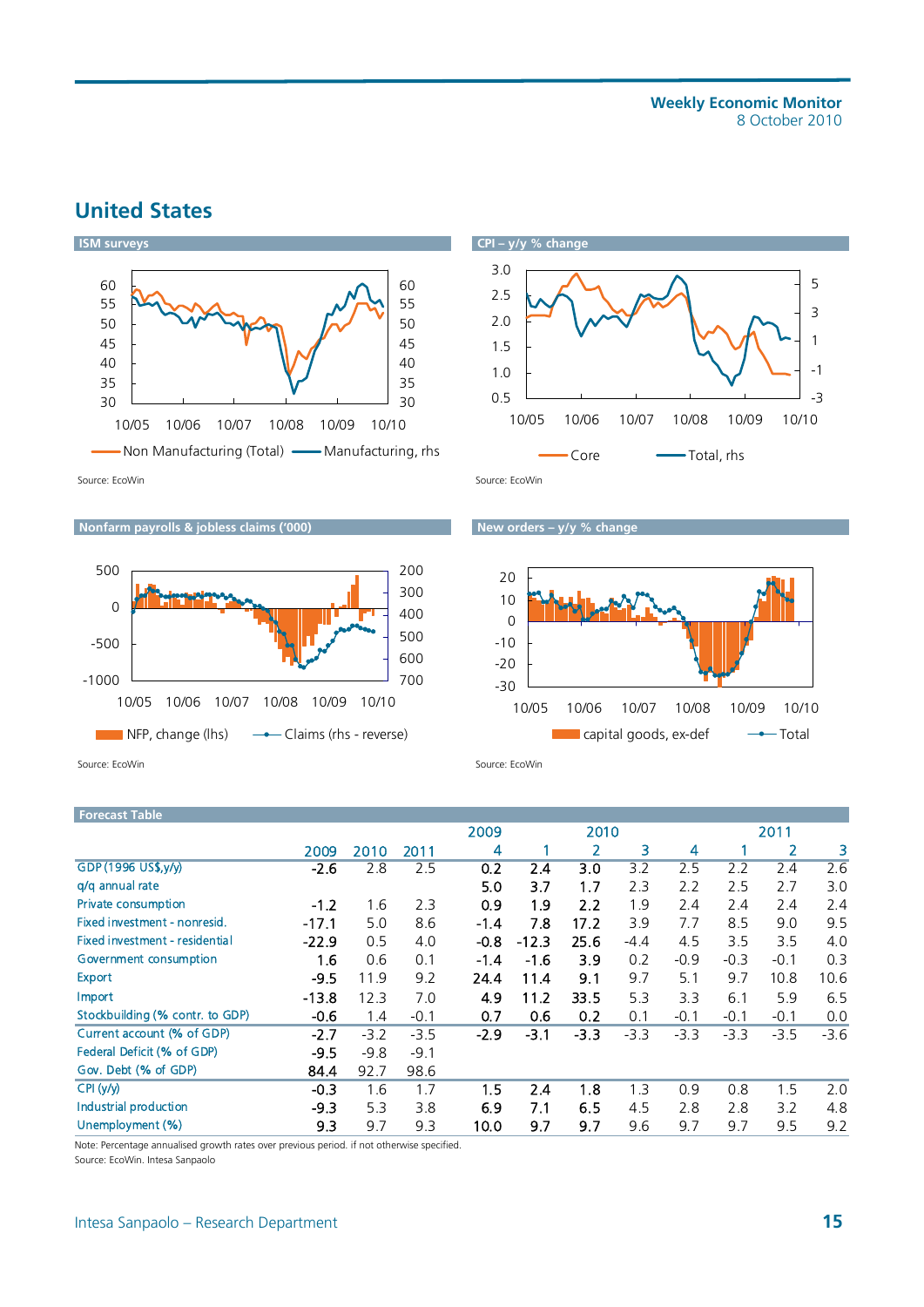**Weekly Economic Monitor**  8 October 2010

## **Euro Area**





Source: EUROSTAT, UE Commission Source: EUROSTAT, Royal Bank of Scotland, Markit Economics



Source: Eurostat, Intesa Sanpaolo forecast Source: Eurostat Source: Eurostat

| <b>Inflation forecasts</b> |         |      |      |
|----------------------------|---------|------|------|
|                            | 2009    | 2010 | 2011 |
| January                    | 1.1%    | 1.0% | 1.9% |
| February                   | 1.2%    | 0.9% | 1.9% |
| March                      | 0.6%    | 1.4% | 1.7% |
| April                      | 0.6%    | 1.5% | 1.7% |
| May                        | 0.0%    | 1.6% | 1.7% |
| June                       | $-0.1%$ | 1.4% | 1.8% |
| July                       | $-0.6%$ | 1.7% | 1.7% |
| <b>August</b>              | $-0.2%$ | 1.6% | 1.6% |
| September                  | $-0.3%$ | 1.8% | 1.6% |
| October                    | $-0.1%$ | 1.9% | 1.6% |
| <b>November</b>            | 0.5%    | 1.9% | 1.5% |
| <b>December</b>            | 0.9%    | 1.8% | 1.4% |

| <b>Macro forecasts</b>          |         |        |        |        |        |        |        |      |      |        |        |
|---------------------------------|---------|--------|--------|--------|--------|--------|--------|------|------|--------|--------|
|                                 |         |        |        | 2009   |        | 2010   |        |      |      | 2011   |        |
|                                 | 2009    | 2010   | 2011   | 4      |        |        | 3      | 4    |      | 2      | 3      |
| GDP (constant prices, y/y)      | $-4.0$  | 1.6    | 1.7    | $-2.0$ | 0.8    | 1.9    | 1.8    | 2.0  | 2.2  | 1.6    | 1.6    |
| - g/g change                    |         |        |        | 0.2    | 0.3    | 1.0    | 0.3    | 0.4  | 0.5  | 0.4    | 0.4    |
| Private consumption             | $-1.1$  | 0.5    | 0.9    | $-0.4$ | 0.3    | 0.5    | 0.7    | 0.6  | 0.7  | 0.9    | 1.1    |
| <b>Fixed investment</b>         | $-11.3$ | $-1.1$ | 2.3    | $-9.6$ | $-4.9$ | $-1.2$ | 0.3    | 1.8  | 2.8  | 1.8    | 2.2    |
| Government consumption          | 2.4     | 1.1    | 1.1    | 1.7    | 1.2    | 1.1    | 0.8    | 1.2  | 1.3  | 1.0    | 1.1    |
| <b>Export</b>                   | $-13.1$ | 9.7    | 8.6    | $-5.2$ | 5.6    | 11.6   | 11.0   | 10.8 | 10.7 | 7.8    | 8.0    |
| Import                          | $-11.8$ | 9.5    | 7.0    | $-7.0$ | 4.8    | 12.1   | 10.2   | 11.0 | 8.6  | 6.2    | 7.1    |
| Stockbuilding (% contr. to GDP) | $-0.7$  | 1.2    | $-0.3$ | $-0.9$ | 1.1    | 1.7    | 0.8    | 1.0  | 0.0  | $-0.2$ | $-0.2$ |
| Current account (% of GDP)      | $-0.8$  | $-0.3$ | 0.2    | 0.0    | $-0.4$ | 0.0    | $-0.2$ | 0.0  | 0.2  | 0.5    | 0.0    |
| Deficit (% of GDP)              | $-6.3$  | $-6.7$ | $-5.9$ |        |        |        |        |      |      |        |        |
| Debt (% of GDP)                 | 76.0    | 78.8   | 83.4   |        |        |        |        |      |      |        |        |
| CPI (V/V)                       | 0.3     | 1.5    | 1.7    | 0.4    | 1.1    | 1.5    | 1.7    | 1.8  | 1.8  | 1.7    | 1.6    |
| Industrial production (y/y)     | $-14.9$ | 6.8    | 2.2    | 1.2    | 2.4    | 2.5    | 1.0    | 0.1  | 0.0  | 0.7    | 0.9    |
| Unemployment (%)                | 9.4     | 10.1   | 9.9    | 9.9    | 9.9    | 10.1   | 10.1   | 10.2 | 10.1 | 10.0   | 9.9    |
| 3-month Euribor                 | 1.2     | 0.8    | 1.2    | 0.7    | 0.7    | 0.7    | 0.9    | 1.0  | 1.0  | 1.1    | 1.2    |
|                                 |         |        |        |        |        |        |        |      |      |        |        |

Note: Percentage annualised growth rates over previous period, if not otherwise specified. Source: EcoWin, Intesa Sanpaolo

Intesa Sanpaolo – Research Department **16**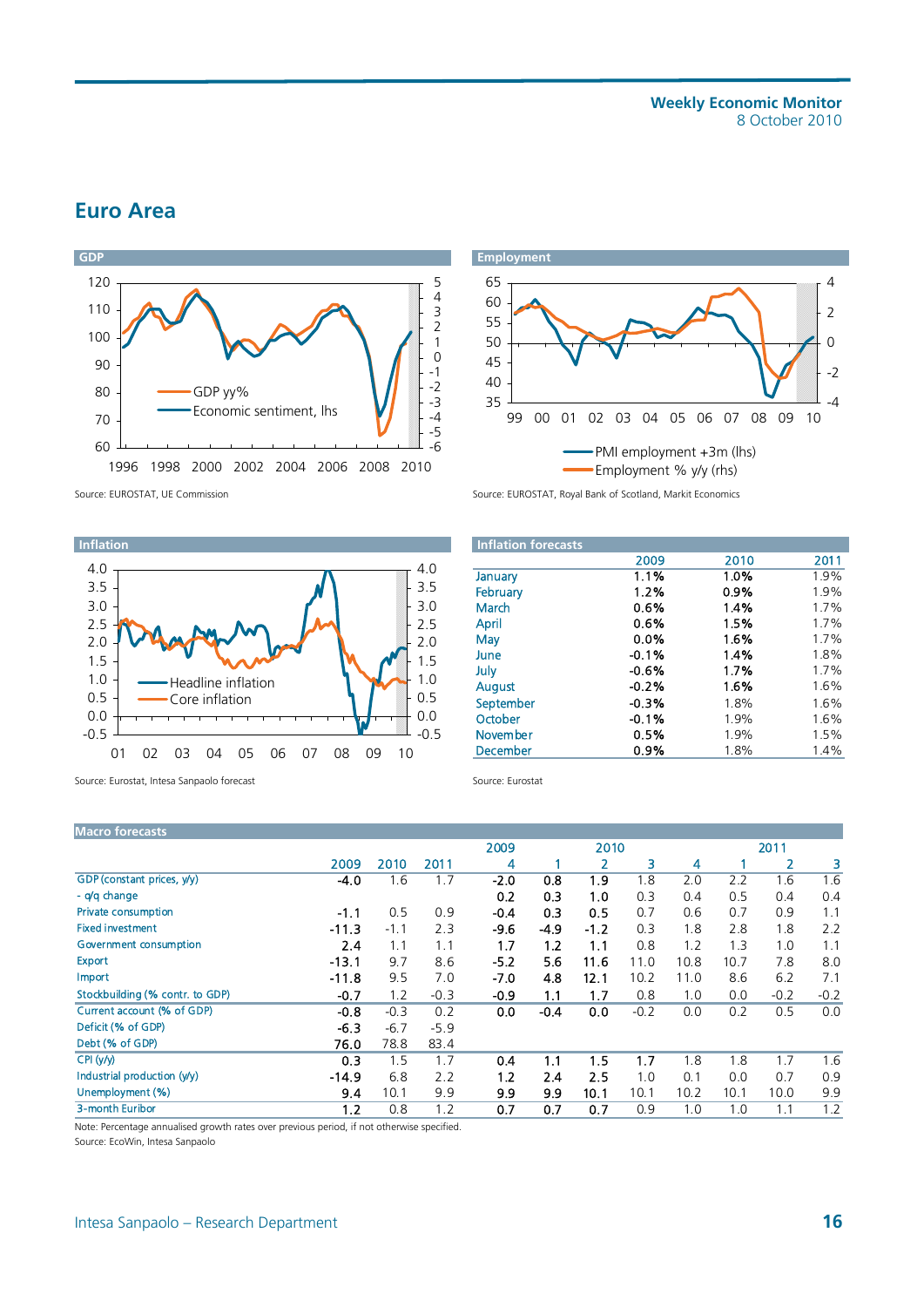#### **Weekly Economic Monitor**  8 October 2010

## **Interest Rates Forecasts**

| Eurozone               |  |  |  |                                                       | <b>United States</b>                                                                         |  |  |                                                       |  |  |
|------------------------|--|--|--|-------------------------------------------------------|----------------------------------------------------------------------------------------------|--|--|-------------------------------------------------------|--|--|
|                        |  |  |  | Mar-10 Jun-10 Sep-10 8/10 Dec-10 Mar-11 Jun-11 Sep-11 |                                                                                              |  |  | Mar-10 Jun-10 Sep-10 8/10 Dec-10 Mar-11 Jun-11 Sep-11 |  |  |
| Refi rate              |  |  |  |                                                       |                                                                                              |  |  | 0.25 0.25 0.25 0.25 0.25 0.25 0.25 0.25               |  |  |
| 1 <sub>m</sub> Euribor |  |  |  |                                                       | 0.40 0.49 0.63 0.75 0.77 0.91 1.08 1.15 3m Libor USD 0.29 0.53 0.29 0.29 0.30 0.30 0.30 0.30 |  |  |                                                       |  |  |
| 3 <sub>m</sub> Euribor |  |  |  | 0.63 0.77 0.89 0.97 0.96 1.01 1.08 1.20               |                                                                                              |  |  |                                                       |  |  |



| Japan        |  |                                                       |  |  |
|--------------|--|-------------------------------------------------------|--|--|
|              |  | Mar-31 Jun-30 Sep-30 8/10 Dec-31 Mar-31 Jun-30 Sep-30 |  |  |
| O/N target   |  |                                                       |  |  |
| 3m Libor JPY |  | 0.24 0.24 0.22 0.20 0.25 0.40 0.45 0.45               |  |  |



Source: Intesa Sanpaolo elaborations on Thomsons Reuters data

|  |  |                                                       |  | United States                                                                                                |  |  |                                                       |  |  |
|--|--|-------------------------------------------------------|--|--------------------------------------------------------------------------------------------------------------|--|--|-------------------------------------------------------|--|--|
|  |  | Mar-10 Jun-10 Sep-10 8/10 Dec-10 Mar-11 Jun-11 Sep-11 |  |                                                                                                              |  |  | Mar-10 Jun-10 Sep-10 8/10 Dec-10 Mar-11 Jun-11 Sep-11 |  |  |
|  |  |                                                       |  | 1.00 1.00 1.00 <b>1.00</b> 1.00 1.00 1.00 1.00 Fed Funds   0.25 0.25 0. <b>25 0.2</b> 5 0.25 0.25 0.25       |  |  |                                                       |  |  |
|  |  |                                                       |  | 0.40 0.49 0.63 <b>0.75</b> 0.77 0.91 1.08 1.15  3m Libor USD  0.29 0.53 0.29 <b>0.29</b> 0.30 0.30 0.30 0.30 |  |  |                                                       |  |  |
|  |  |                                                       |  |                                                                                                              |  |  |                                                       |  |  |

United States



| Japan        |  |                                                       |  |  | United Kingdom                                       |  |                                                       |  |  |
|--------------|--|-------------------------------------------------------|--|--|------------------------------------------------------|--|-------------------------------------------------------|--|--|
|              |  | Mar-31 Jun-30 Sep-30 8/10 Dec-31 Mar-31 Jun-30 Sep-30 |  |  |                                                      |  | Mar-31 Jun-30 Sep-30 8/10 Dec-31 Mar-31 Jun-30 Sep-30 |  |  |
| O/N target   |  |                                                       |  |  |                                                      |  |                                                       |  |  |
| 3m Libor JPY |  |                                                       |  |  | 0.24 0.24 0.22 0.20 0.25 0.40 0.45 0.45 3m Libor GBP |  | 0.65 0.73 0.73 0.74 0.65 0.75 0.75 0.80               |  |  |



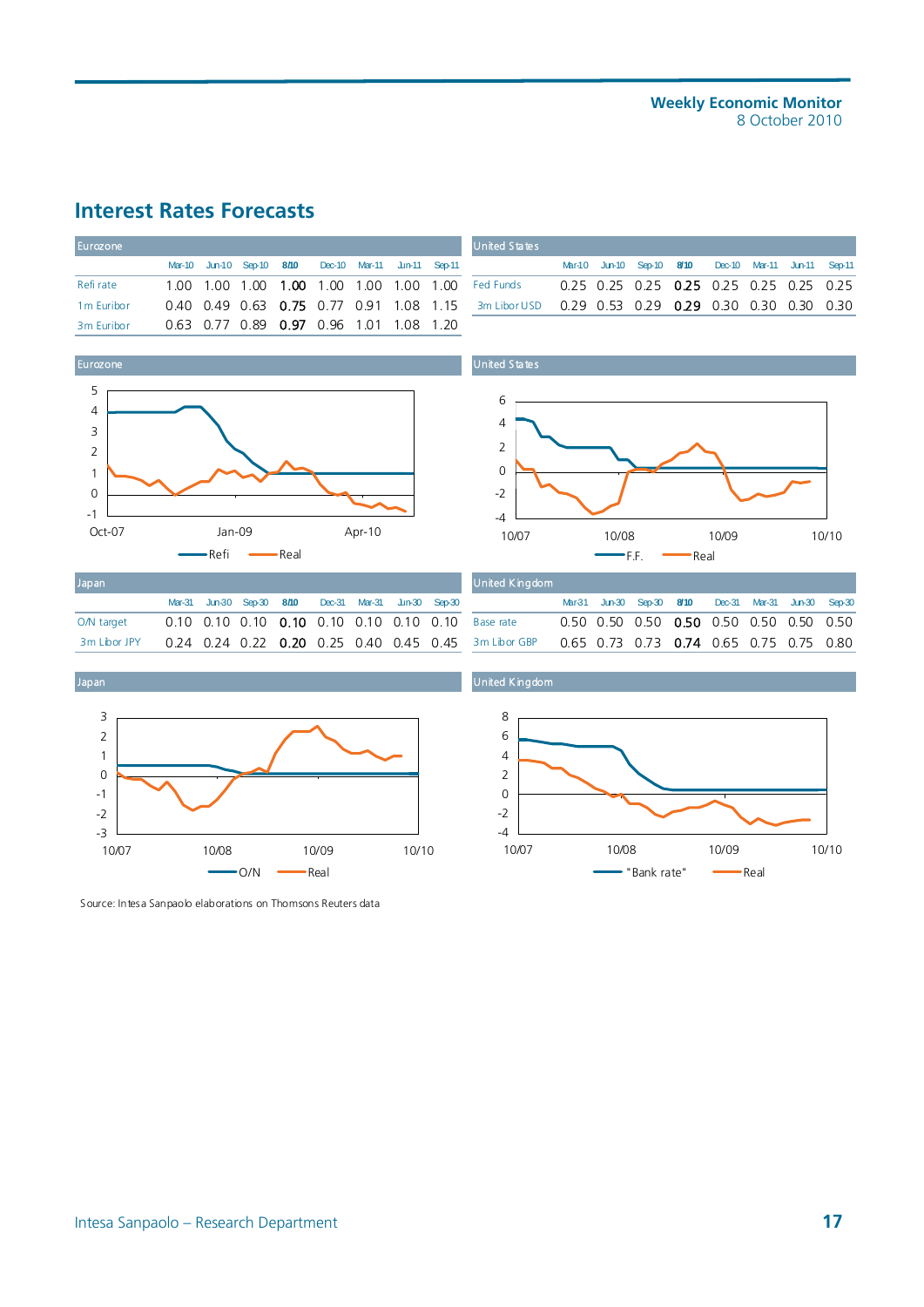| Intesa Sanpaolo Research Department – Head of Research Gregorio De Felice |       |                                      |
|---------------------------------------------------------------------------|-------|--------------------------------------|
| Tel. $+3902879+(6) - 028021 + (3)$                                        |       |                                      |
| Macroeconomic & Fixed Income Research                                     |       |                                      |
| Luca Mezzomo                                                              | 62170 | luca.mezzomo@intesasanpaolo.com      |
| <b>Fixed Income</b>                                                       |       |                                      |
| Sergio Capaldi                                                            | 62036 | sergio.capaldi@intesasanpaolo.com    |
| Chiara Manenti                                                            | 62107 | chiara.manenti@intesasanpaolo.com    |
| <b>Macroeconomics</b>                                                     |       |                                      |
| Anna Maria Grimaldi                                                       | 62118 | anna.grimaldi@intesasanpaolo.com     |
| Paolo Mameli                                                              | 62128 | paolo.mameli@intesasanpaolo.com      |
| Giovanna Mossetti                                                         | 62110 | giovanna.mossetti@intesasanpaolo.com |
| Alessio Tiberi                                                            | 32834 | alessio.tiberi@intesasanpaolo.com    |
| <b>Forex Markets</b>                                                      |       |                                      |
| Asmara Jamaleh                                                            | 62111 | asmara.jamaleh@intesasanpaolo.com    |
| <b>Research Assistant</b>                                                 |       |                                      |
| Alessandra Gaia                                                           | 62149 | alessandra.gaia@intesasanpaolo.com   |
| Simonetta Melotto                                                         | 62102 | simonetta.melotto@intesasanpaolo.com |

## **Appendix**

### **Analyst Certification**

The financial analysts who prepared this report, and whose names and roles appear on the first page, certify that:

- (1) The views expressed on companies mentioned herein accurately reflect independent, fair and balanced personal views;
- (2) No direct or indirect compensation has been or will be received in exchange for any views expressed.

#### **Specific disclosures:**

The analysts who prepared this report do not receive bonuses, salaries, or any other form of compensation that is based upon specific investment banking transactions.

#### **Important Disclosures**

This research has been prepared by Intesa Sanpaolo S.p.A. and distributed by Banca IMI S.p.A. Milan, Banca IMI SpA-London Branch (a member of the London Stock Exchange) and Banca IMI Securities Corp (a member of the NYSE and NASD). Intesa Sanpaolo S.p.A. accepts full responsibility for the contents of this report. Please also note that Intesa Sanpaolo S.p.A. reserves the right to issue this document to its own clients. Banca IMI S.p.A. and Intesa Sanpaolo S.p.A. are both part of the Gruppo Intesa Sanpaolo. Intesa Sanpaolo S.p.A. and Banca IMI S.p.A. are both authorised by the Banca d'Italia, are both regulated by the Financial Services Authority in the conduct of designated investment business in the UK and by the SEC for the conduct of US business.

Opinions and estimates in this research are as at the date of this material and are subject to change without notice to the recipient. Information and opinions have been obtained from sources believed to be reliable, but no representation or warranty is made as to their accuracy or correctness.

Past performance is not a guarantee of future results.

The investments and strategies discussed in this research may not be suitable for all investors. If you are in any doubt you should consult your investment advisor.

This report has been prepared solely for information purposes and is not intended as an offer or solicitation with respect to the purchase or sale of any financial products. It should not be regarded as a substitute for the exercise of the recipient's own judgement.

No Intesa Sanpaolo S.p.A. or Banca IMI S.p.A. entities accept any liability whatsoever for any direct, consequential or indirect loss arising from any use of material contained in this report.

This document may only be reproduced or published together with the name of Intesa Sanpaolo S.p.A. and Banca IMI S.p.A..